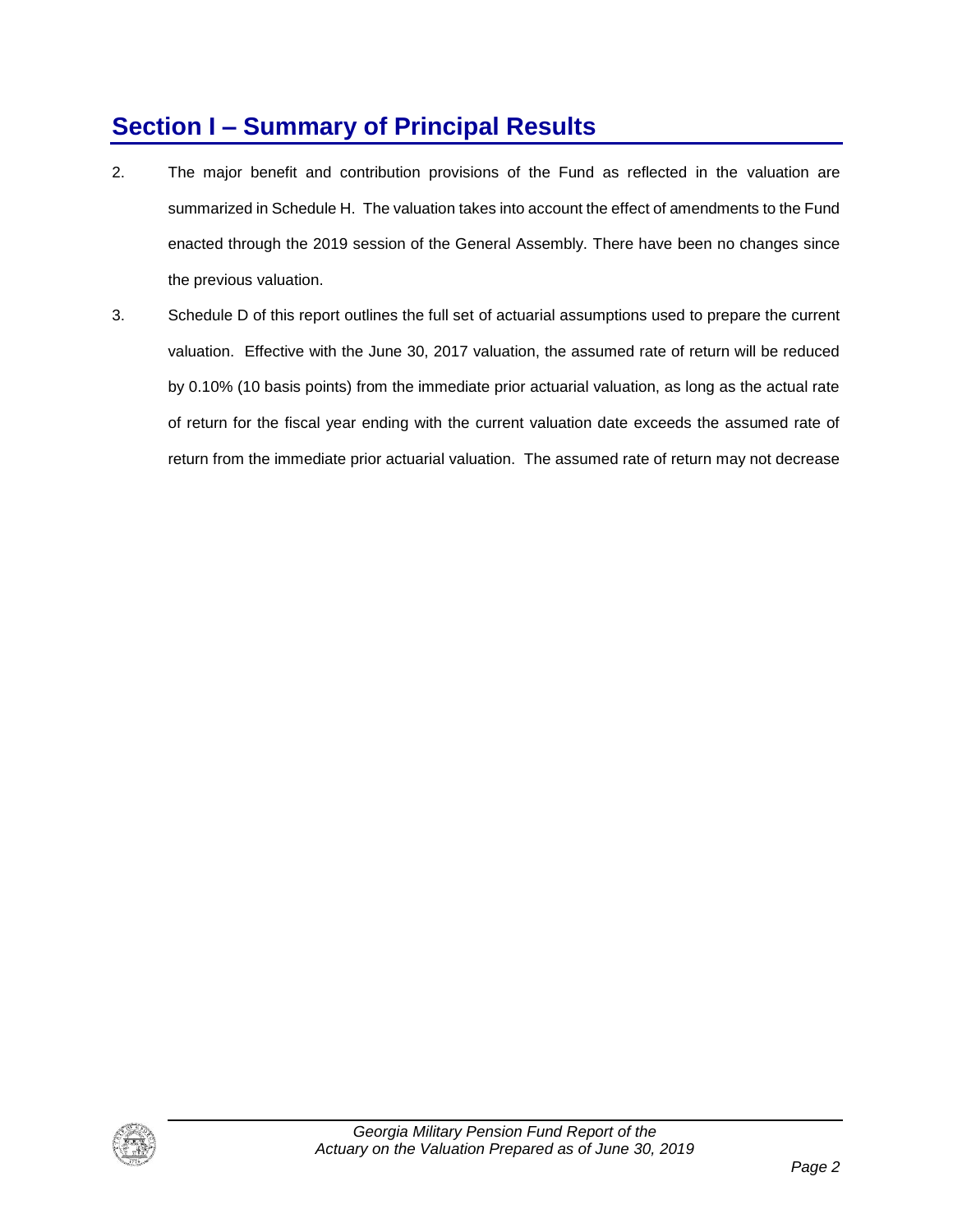

## **Section II – Membership**

1. Data for retired members of the Fund were furnished by the Retirement System. Data for active and

deferred vested members of the Fund were furnished by the Defense Department. On this basis, the valuation includes 13,711 active National Guard members.

2. The following table shows the number of retired members and deferred vested members included in

the valuation as of June 30, 2019, together with the amount of their annual retirement allowances

payable under the Fund as of that date.

#### **THE NUMBER AND ANNUAL RETIREMENT ALLOWANCES OF RETIRED MEMBERS AND DEFERRED VESTED MEMBERS AS OF JUNE 30, 2019**

| <b>GROUP</b>                        | <b>NUMBER</b> | <b>ANNUAL RETIREMENT</b><br><b>ALLOWANCES</b> |
|-------------------------------------|---------------|-----------------------------------------------|
| Retired Members, currently payable  | 1.148         | 1,238,100                                     |
| Former Members, deferred allowances | 3.227         | 2,993,760                                     |

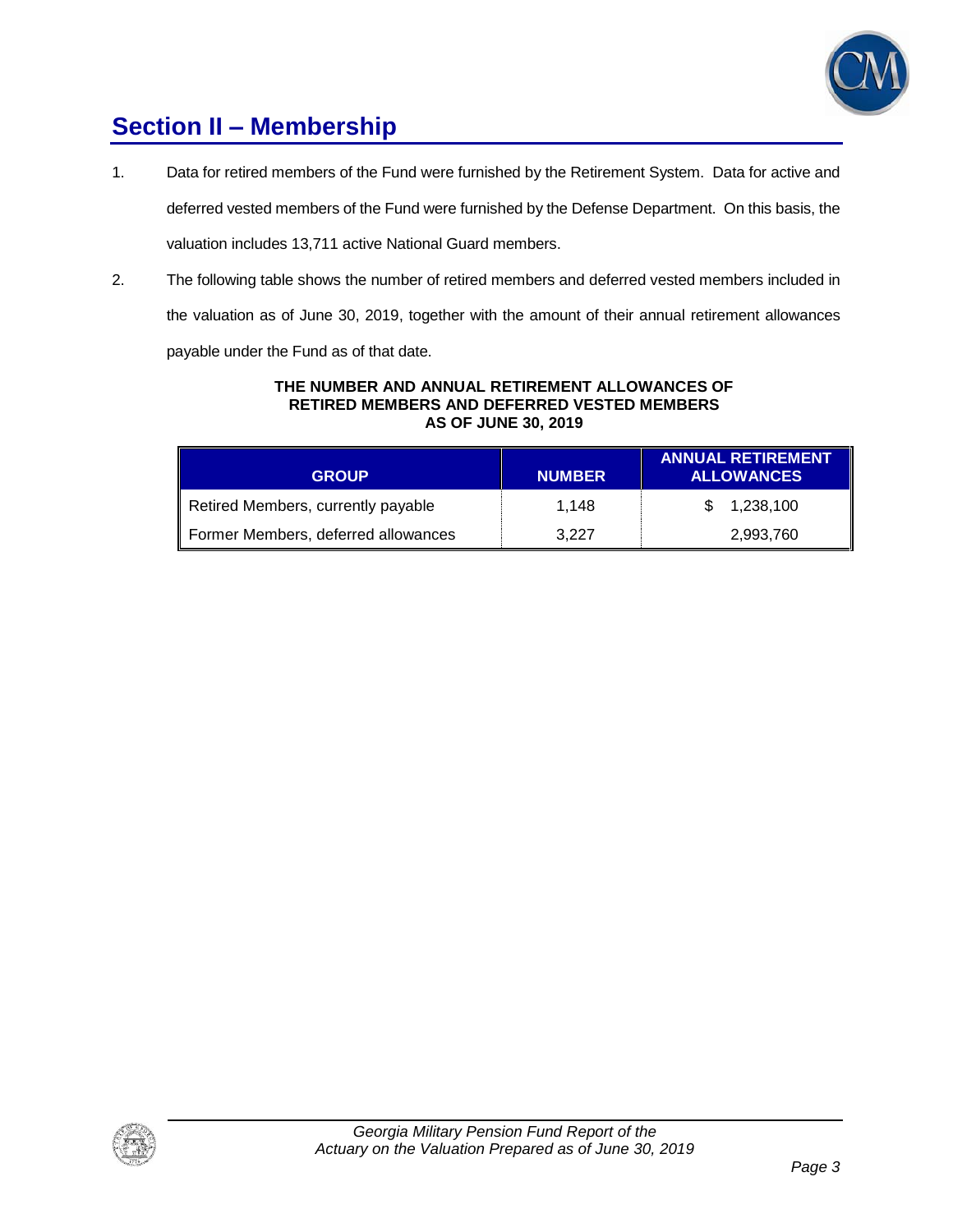

## **Section III – Assets**

- 1. As of June 30, 2019 the total fair value of assets amounted to \$26,417,000 as reported by the independent Auditor of the Fund. The actuarial value of assets as of June 30, 2019 was determined to be \$26,119,000 based on a five year smoothing of investment gains and losses. Schedule B shows the development of the actuarial value of assets as of June 30, 2019.
- 2. Schedule C shows the receipts and disbursements of the Fund for the two years preceding the valuation date and a reconciliation of the fund balances.

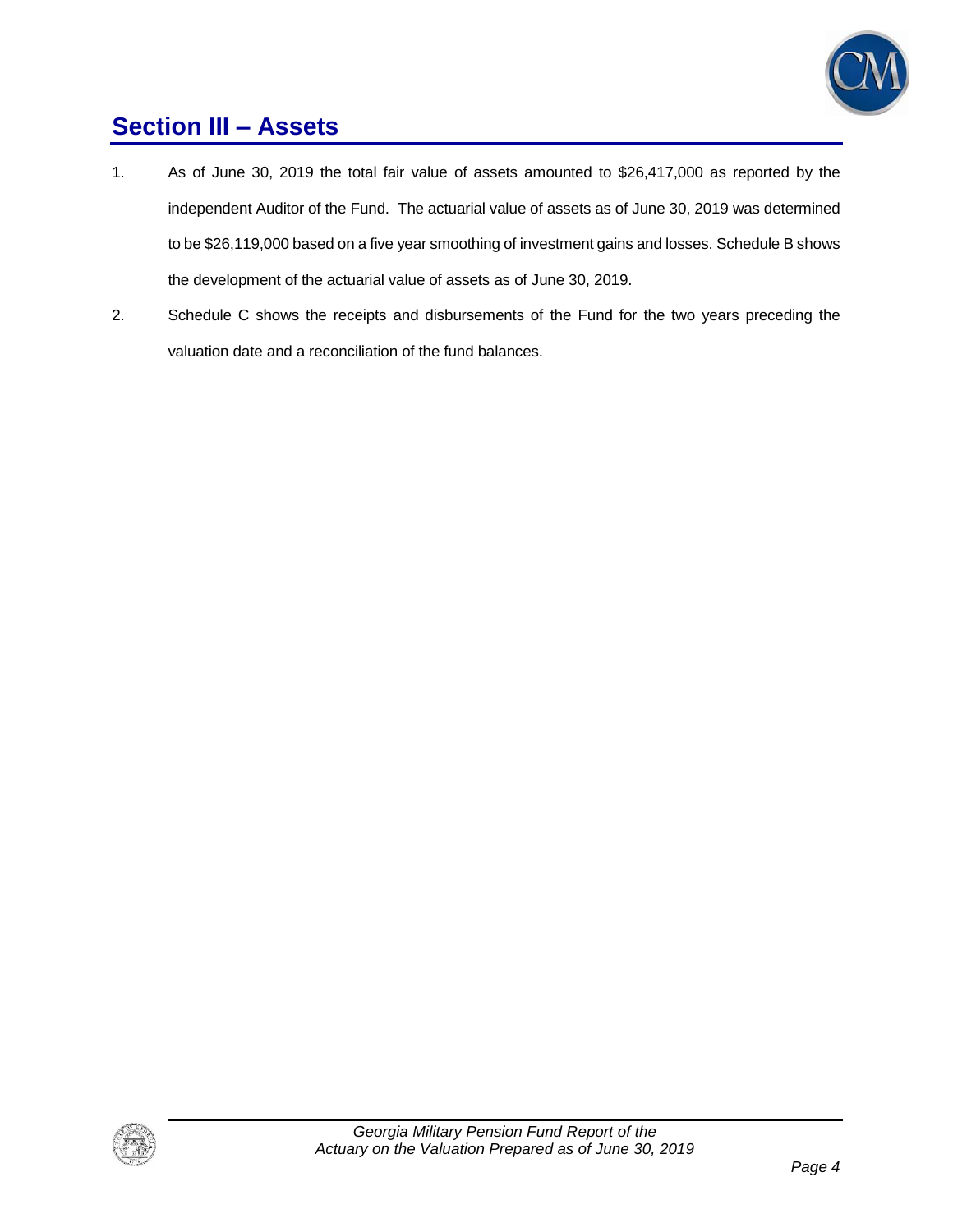

## **Section IV – Comments on Valuation**

- 1. Schedule A of this report contains the valuation balance sheet which shows the present and prospective assets and liabilities of the Fund as of June 30, 2019. The valuation was prepared in accordance with the actuarial assumptions and methods set forth in Schedule D and the actuarial cost method which is described in Schedule E.
- 2. The valuation balance sheet shows that the Fund has total prospective liabilities of \$46,232,875, of which \$33,435,048 is for the prospective benefits payable on account of present retired members, and members entitled to deferred vested benefits, and \$12,797,827 is for the prospective benefits payable on account of present active members. Against these liabilities, the Fund has total present assets of \$26,119,000 as of June 30, 2019. The difference of \$20,113,875 between the total liabilities and the total present assets represents the present value of contributions to be made in the future.
- 3. The employer's contributions to the Fund consist of normal contributions and unfunded actuarial accrued liability (UAAL) contributions. The valuation indicates that annual employer normal contributions at the rate of \$6.76 per active member are required to provide the currently accruing benefits of the Fund. An additional \$27.27 per active member is required to fund the administrative expenses of the Fund.
- 4. Prospective normal contributions (net of expenses) at the rate of \$6.76 have a present value of \$442,969. When this amount is subtracted from \$20,113,875, which is the present value of the total future contributions to be made by the employers, the result is a prospective unfunded actuarial accrued liability of \$19,670,906.
- 5. The funding policy adopted by the Board, as shown in Schedule F, provides that the unfunded actuarial accrued liability as of June 30, 2013 (Transitional UAAL) will be amortized as a level dollar amount over a closed 20-year period. In each subsequent valuation all benefit changes, assumption and method changes and experience gains and/or losses that have occurred since the previous valuation will determine a New Incremental UAAL. Each New Incremental UAAL will be amortized as a level dollar amount over a closed 20-year period from the date it is established.

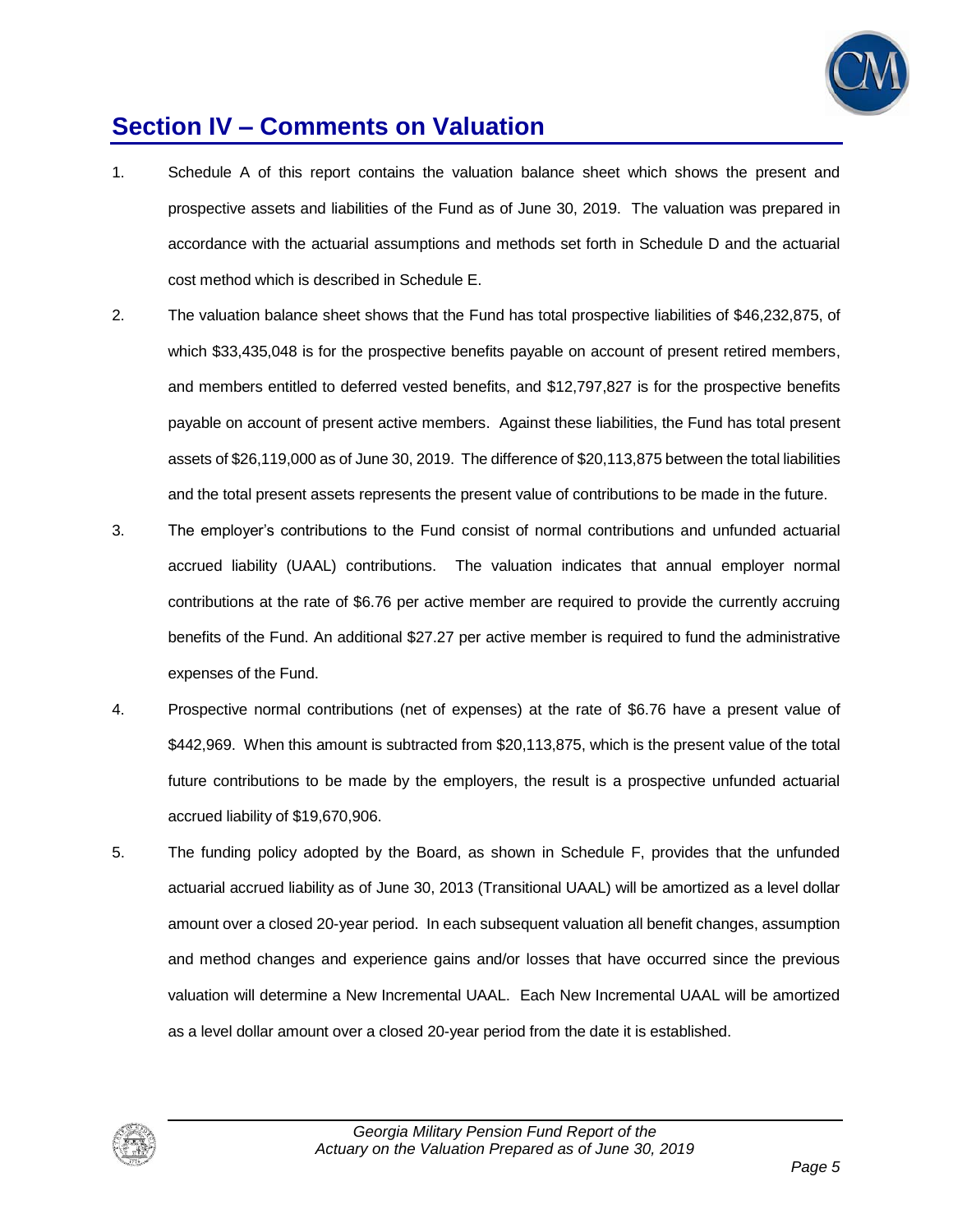

## **Section IV – Comments on Valuation**

- 6. The total accrued liability contribution rate is \$162.69 per active member, determined in accordance with the Board's funding policy.
- 7. Schedule G of this report shows the amortization schedules for the Transitional UAAL and New Incremental UAALs.
- 8. The following table shows the components of the total unfunded actuarial accrued liability (UAAL) and the derivation of the UAAL contribution rate in accordance with the funding policy.

|                                            | Remaining<br><b>Balance</b><br><b>UAAL</b> | Remaining<br>Amortization<br>Period (years) | Amortization<br><b>Payment</b> |
|--------------------------------------------|--------------------------------------------|---------------------------------------------|--------------------------------|
| Transitional                               | \$14,912,412                               | 14                                          | \$1,735,964                    |
| New Incremental June 30, 2014              | 35,037                                     | 15                                          | 3,920                          |
| New Incremental June 30, 2015              | 1,488,646                                  | 16                                          | 160,731                        |
| New Incremental June 30, 2016              | 1,431,049                                  | 17                                          | 149,635                        |
| New Incremental June 30, 2017              | 877,178                                    | 18                                          | 89,100                         |
| New Incremental June 30, 2018              | 778,161                                    | 19                                          | 76,992                         |
| New Incremental June 30, 2019              | 148,423                                    | 20                                          | 14,338                         |
| <b>Total UAAL</b>                          | \$19,670,906                               |                                             | \$2,230,680                    |
| <b>Blended Amortization Period (years)</b> |                                            |                                             | 14.6                           |
| UAAL Contribution Rate per active member   |                                            |                                             | \$162.69                       |

### **TOTAL UAAL AND UAAL CONTRIBUTION RATE**

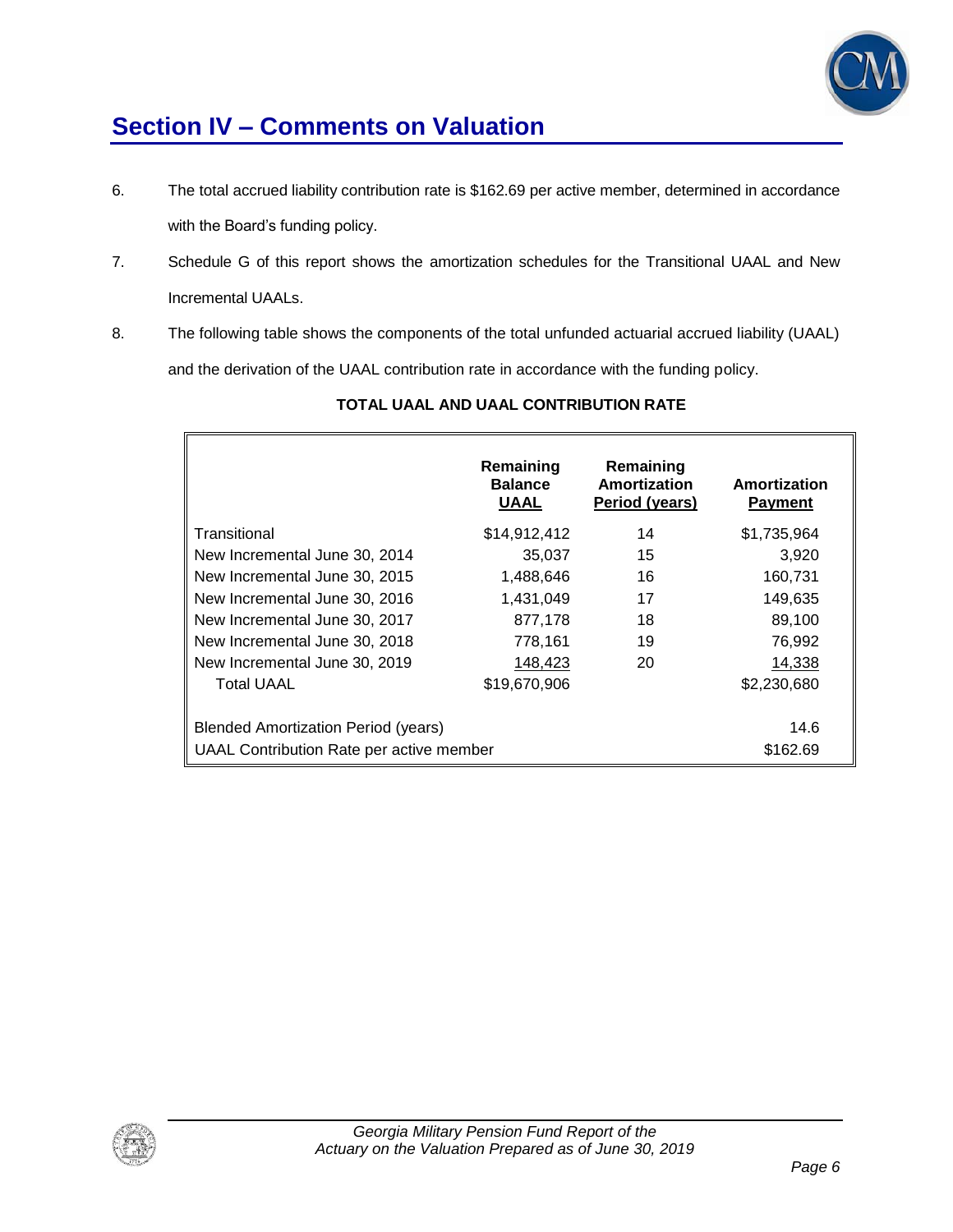

## **Section V – Contributions Payable by the State**

- 1. The employer's contributions to the Fund consist of a normal contribution and an unfunded actuarial accrued liability contribution (UAAL) as determined by actuarial valuation.
- 2. The normal contribution rate is calculated as the level dollar which, if applied for the average member during the entire period of his anticipated covered service, would be required in addition to the contributions of the member to meet the cost of all benefits payable on his behalf. On the basis of the valuation, the normal contribution rate was determined to be \$6.76 per active member, or \$92,686 based on 13,711 active members as of June 30, 2019.
- 3. An additional \$373,899, or \$27.27 per active member, is required to fund the administrative expenses of the Fund.
- 4. The total normal contribution including administrative expenses is, therefore, \$466,585, or \$34.03 per active member.
- 5. The UAAL contribution is the level annual amount which will be sufficient to amortize the unfunded actuarial accrued liability in accordance with the Board's funding policy. The annual UAAL contribution determined on this basis by the June 30, 2019 valuation is \$2,230,680, or \$162.69 per active member.
- 6. The following table summarizes the employer contribution rates which were determined by the June 30, 2019 valuation and are recommended for use.

| <b>CONTRIBUTION</b>                  | <b>PER ACTIVE</b><br><b>MEMBER</b> | <b>ANNUAL</b><br><b>AMOUNT</b> |
|--------------------------------------|------------------------------------|--------------------------------|
| Normal                               | S<br>34.03                         | 466,585<br>S                   |
| Unfunded Actuarial Accrued Liability | 162.69                             | 2,230,680                      |
| Total                                | 196.72<br>S.                       | 2,697,265                      |

#### **ACTUARIALLY DETERMINED EMPLOYER CONTRIBUTION (ADEC) FOR FISCAL YEAR ENDING JUNE 30, 2022**

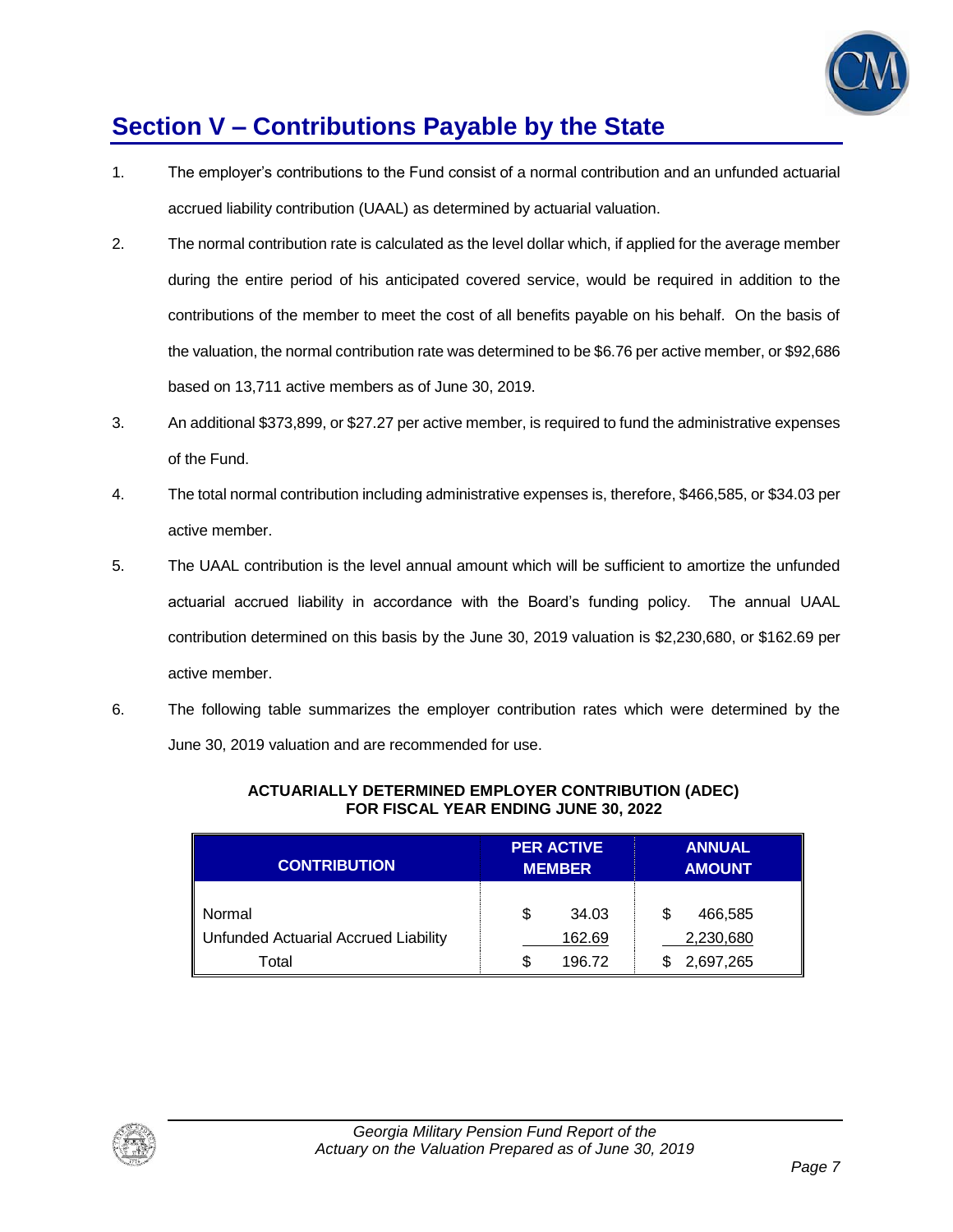

# **Section VI – Accounting Information**

The information required under Governmental Accounting Standards Board (GASB) Statements No. 67 and

68 will be issued in separate reports. The following information is provided for informational purposes only.

1. The following is a distribution of the number of employees by type of membership:

| <b>GROUP</b>                                                                   | <b>NUMBER</b> |
|--------------------------------------------------------------------------------|---------------|
| Retirees and beneficiaries currently<br>receiving benefits                     | 1,148         |
| Terminated plan members entitled to<br>benefits but not yet receiving benefits | 3,227         |
| Active plan members                                                            | 13,711        |
| Total                                                                          | 18,086        |

#### **NUMBER OF ACTIVE AND RETIRED MEMBERS AS OF JUNE 30, 2019**

### 2. The schedule of funding progress is shown below

### **SCHEDULE OF FUNDING PROGRESS**

| <b>Actuarial</b><br><b>Valuation</b><br><b>Date</b> | <b>Actuarial</b><br>Value of<br><b>Assets</b><br>(a) | <b>Actuarial Accrued</b><br><b>Liability (AAL)</b><br>- Entry Age<br>(b) | <b>Unfunded</b><br><b>AAL</b><br>(UAAL)<br>$(b - a)$ | <b>Funded</b><br><b>Ratio</b><br>(a/b) | <b>Covered</b><br><b>Payroll</b><br>(c) | <b>UAAL</b> as a<br><b>Percentage of</b><br><b>Covered</b><br><b>Payroll</b><br>$((b-a)/c)$ |
|-----------------------------------------------------|------------------------------------------------------|--------------------------------------------------------------------------|------------------------------------------------------|----------------------------------------|-----------------------------------------|---------------------------------------------------------------------------------------------|
| 6/30/2014                                           | \$14,264,000                                         | \$31,815,154                                                             | 17,551,154<br>S.                                     | 44.83%                                 | N/A                                     | N/A                                                                                         |
| 6/30/2015                                           | 16.446.000                                           | 35.212.807                                                               | 18.766.807                                           | 46.70                                  | N/A                                     | N/A                                                                                         |
| 6/30/2016                                           | 18.414.000                                           | 38.210.803                                                               | 19.796.803                                           | 48.19                                  | N/A                                     | N/A                                                                                         |
| 6/30/2017*                                          | 20,604,000                                           | 40.730.594                                                               | 20,126,594                                           | 50.59                                  | N/A                                     | N/A                                                                                         |
| 6/30/2018*                                          | 23,362,000                                           | 43,621,856                                                               | 20,259,856                                           | 53.56                                  | N/A                                     | N/A                                                                                         |
| 6/30/2019                                           | 26,119,000                                           | 45,789,906                                                               | 19,670,906                                           | 57.04                                  | N/A                                     | N/A                                                                                         |

\* Reflects change in assumed rate of return

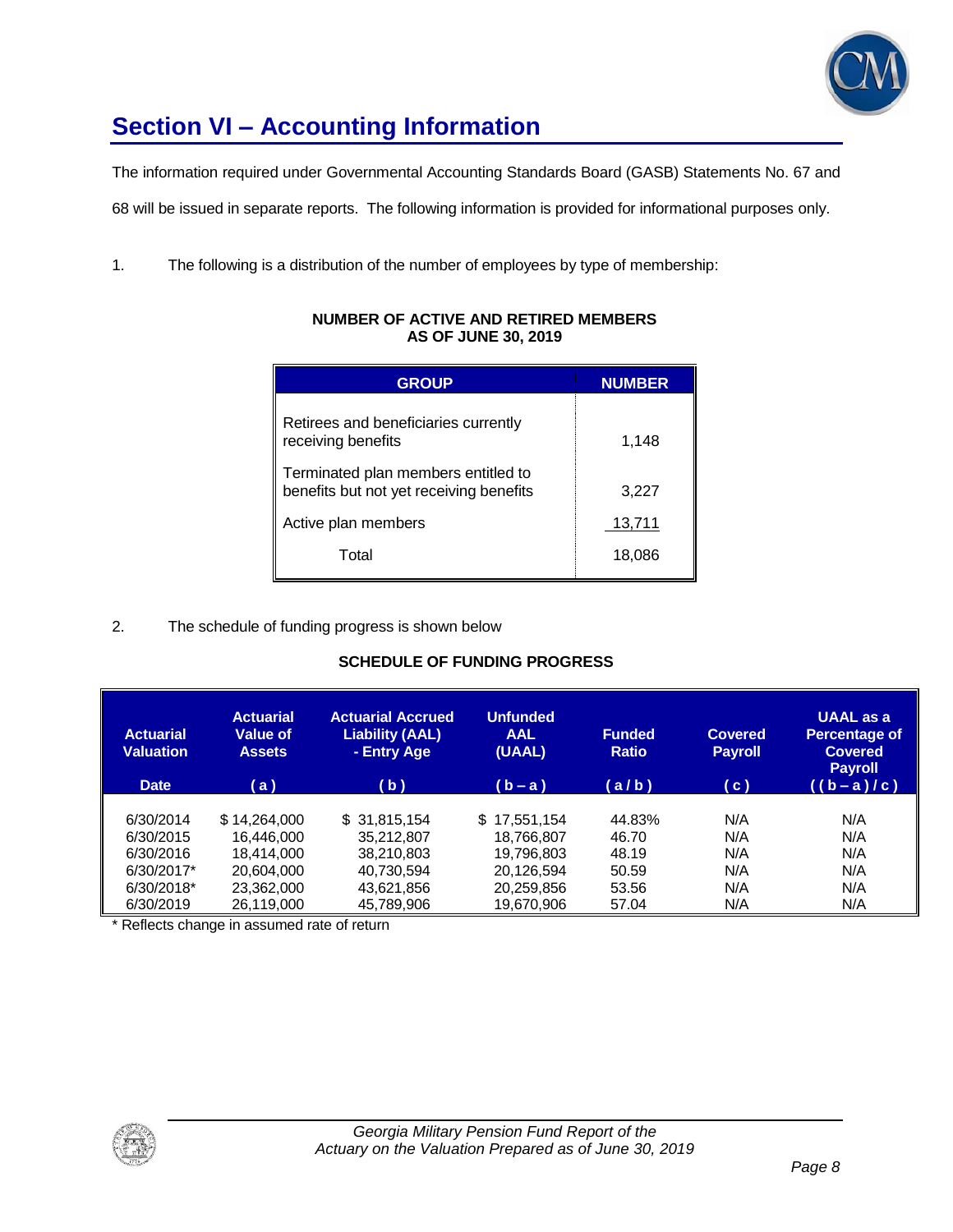

## **Section VI – Accounting Information**

| Year<br><b>Ending</b> | <b>Actuarially</b><br><b>Determined Employer</b><br><b>Contribution (ADEC)</b> | <b>Percentage</b><br><b>Contributed</b> |
|-----------------------|--------------------------------------------------------------------------------|-----------------------------------------|
| 6/30/2014             | \$1,892,000                                                                    | 100%                                    |
| 6/30/2015             | 1,893,000                                                                      | 100                                     |
| 6/30/2016             | 1,990,000                                                                      | 100                                     |
| 6/30/2017             | 2,018,000                                                                      | 100                                     |
| 6/30/2018             | 2,377,000                                                                      | 100                                     |
| 6/30/2019             | 2,537,000                                                                      | 100                                     |

3. The following shows the schedule of employer contributions:

4. The information presented in the required supplementary schedules was determined as part of the actuarial valuation at June 30, 2019. Additional information as of the latest actuarial valuation follows.

| Valuation date                            | 6/30/2019            |
|-------------------------------------------|----------------------|
| Actuarial cost method                     | Entry age            |
| Amortization method                       | Level dollar, closed |
| Remaining amortization period             | 14.6 years           |
| Asset valuation method                    | 5-year smoothed fair |
| Actuarial assumptions:                    |                      |
| Investment rate of<br>return <sup>*</sup> | 7.30%                |
| Projected salary<br>increases             | N/A                  |
| Cost-of-living adjustments                | None                 |

\* Includes inflation at 2.75%



.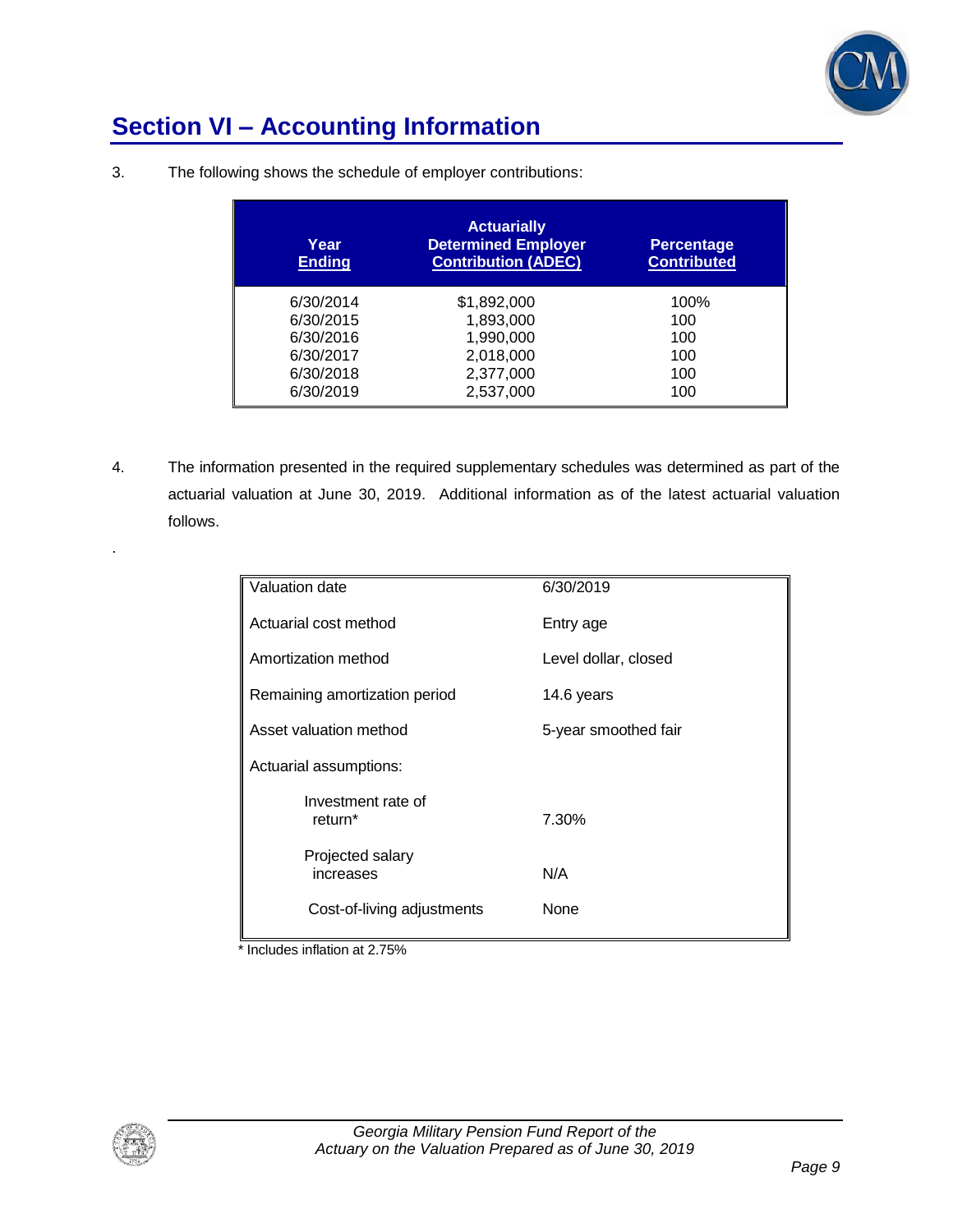

## **Section VII – Experience**

- 1. The last experience investigation was prepared for the five-year period ending June 30, 2014 and based on the results of the investigation various assumptions and methods were revised and adopted by the Board on December 17, 2015. The next experience investigation will be prepared for the period July 1, 2014 through June 30, 2019.
- 2. The following table shows the estimated gain or loss from various factors that resulted in a decrease of \$588,950 in the unfunded actuarial accrued liability (UAAL) from \$20,259,856 to \$19,670,906 during the fiscal year ending June 30, 2019.
- 3. The most significant item contributing to the \$589 thousand decrease in the UAAL was that the accrued liability contribution was greater than the interest on the prior year UAAL. There were also small gains due to mortality and turnover and retirement. These gains were somewhat offset by a loss of \$68 thousand for valuation asset growth, because the rate of return on the actuarial value of assets was less than the assumed rate of 7.30% for the fiscal year ending June 30, 2019 and a loss of \$179.1 thousand for new members added to the Fund this year with prior service credit.

| ANALYSIS OF THE INCREASE IN UNFUNDED ACTUARIAL ACCRUED LIABILITY |                           |  |
|------------------------------------------------------------------|---------------------------|--|
|                                                                  | (in thousands of dollars) |  |

| <b>ITEM</b>                                                                                                                                                               | <b>AMOUNT OF</b><br><b>INCREASE/</b><br>(DECREASE)        |
|---------------------------------------------------------------------------------------------------------------------------------------------------------------------------|-----------------------------------------------------------|
| Interest (7.30%) added to previous unfunded actuarial accrued liability<br>Accrued liability contribution                                                                 | \$<br>1,479.0<br>(2, 285.4)                               |
| Experience:<br>Valuation asset growth<br>Pensioners' mortality<br>Turnover and retirements<br>New entrants<br>Assumption changes<br>Data changes<br>Miscellaneous changes | 68.0<br>(20.1)<br>(17.0)<br>179.1<br>0.0<br>10.4<br>(3.0) |
| Total                                                                                                                                                                     | \$<br>(589.0)                                             |

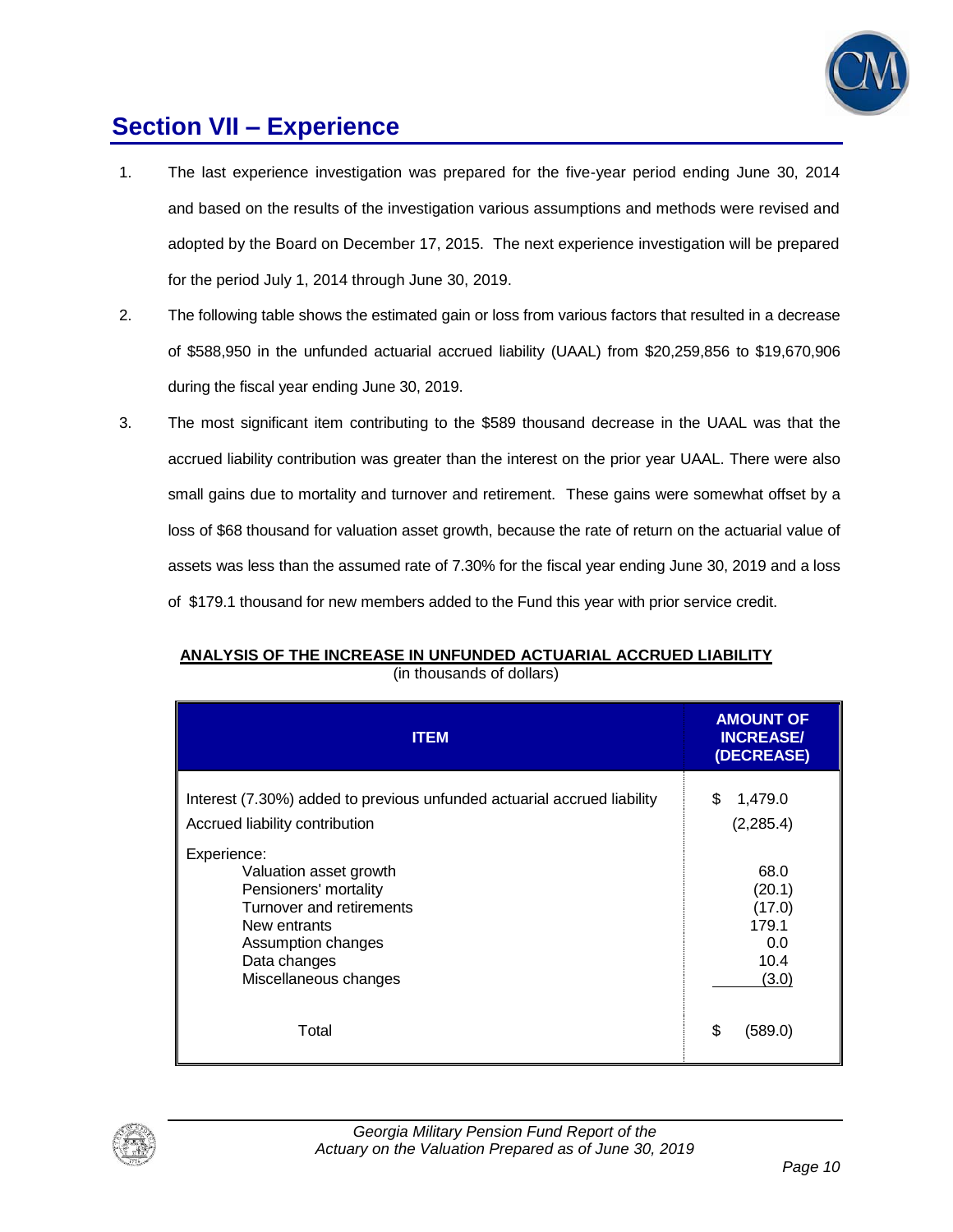

## **Section VIII – Risk Assessment**

#### *Overview*

Actuarial Standards of Practice (ASOP) No. 51, issued by the Actuarial Standards Board, provides guidance on assessing and disclosing risks related to pension plan funding. This guidance is binding on all credentialed actuaries practicing in the United States. This standard was issued as final in September 2017 with application to measurement dates on or after November 1, 2018.

The term "risk" frequently has a negative connotation, but from an actuarial perspective, it may be thought of as simply the fact that what actually happens in the real world will not always match what was expected, based on actuarial assumptions. Of course, when actual experience is better than expected, the favorable risk is easily absorbed. The risk of unfavorable experience will likely be unpleasant, and so there is an understandable focus on aspects of risk that are negative.

Risk usually can be reduced or eliminated at some cost. Consumers, for example, buy auto and home insurance to reduce the risk of accidents or catastrophes. Another way to express this concept, however, is that there is generally some reward for assuming risk. Thus, retirement plans invest not just in US Treasury bonds which have almost no risk, but also in equities which are considerably riskier – because they have an expected reward of a higher return that justifies the risk.

Under ASOP 51, the actuary is called on to identify the significant risks to the pension plan and provide information to help those sponsoring and administering the plan understand the implications of these risks. In this section, we identify some of the key risks for the Fund and provide information to help interested parties better understand these risks.

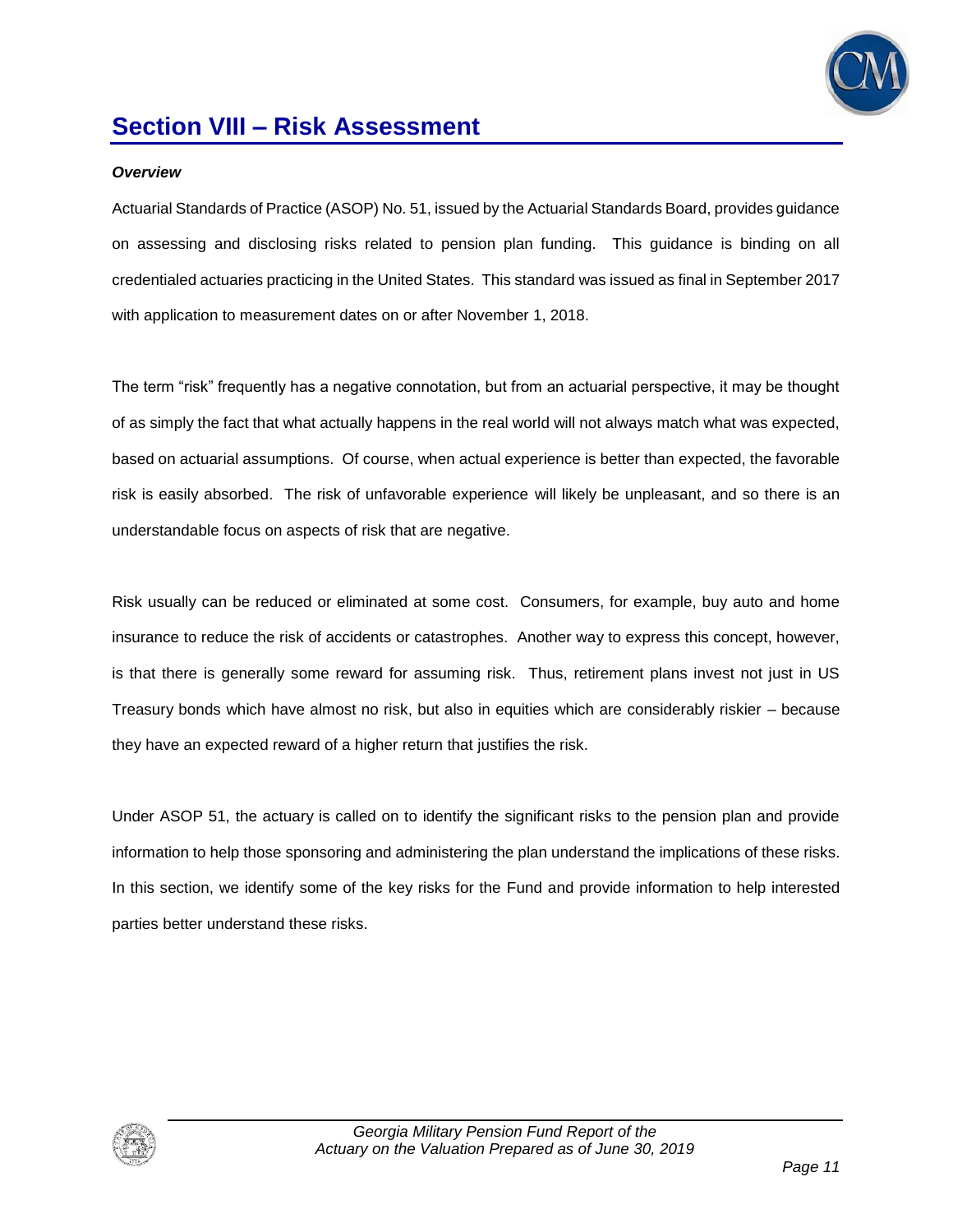

## **Section VIII – Risk Assessment**

#### *Investment Risk*

The investment return on assets is the most obvious risk – and usually the largest risk – to funding a pension plan. To illustrate the magnitude of this risk, based on the current valuation, if the market value return is 10% below assumed, or negative 2.70% (7.30% minus 10.00%) for the System, there would have been an increase in the expected Required Contribution Amount of approximately \$46,000.

#### *Sensitivity Measures*

Valuations are generally performed with a single set of assumptions that reflects the best estimate of future conditions, in the opinion of the actuary and typically the governing board. Note that under actuarial standards of practice, the set of economic assumptions used for funding must be consistent. To enhance the understanding of the importance of an assumption, a sensitivity test can be performed where the valuation results are recalculated using a different assumption or set of assumptions.

The following tables contains the key measures for the Fund using the valuation assumption for investment return of 7.30%, along with the results if the assumption were 6.30% or 8.30%. In this analysis, only the investment return assumption is changed. Consequently, there may be inconsistencies between the investment return and other economic assumptions such as inflation or payroll increases. In addition, simply because the valuation results under alternative assumptions are shown here, it should not be implied that Cavanaugh Macdonald Consulting (CMC) believes that either assumption (6.30% or 8.30%) would comply with actuarial standards of practice.

| As of June 30, 2019      | <b>Current</b><br><b>Discount</b><br>Rate (7.30%) | -1% Discount<br>Rate (6.30%) | +1% Discount<br>Rate (8.30%) |
|--------------------------|---------------------------------------------------|------------------------------|------------------------------|
| <b>Accrued Liability</b> | \$45,789,906                                      | \$52,382,345                 | \$40,434,257                 |
| Unfunded Liability       | \$19,670,906                                      | \$26,263,345                 | \$14,315,257                 |
| Funded Ratio (AVA)       | 57.0%                                             | 49.9%                        | 64.6%                        |
| ADEC Rate*               | \$196.72                                          | \$236.67                     | \$166.88                     |

\*Contribution rates are determined based on the Board's current Funding Policy

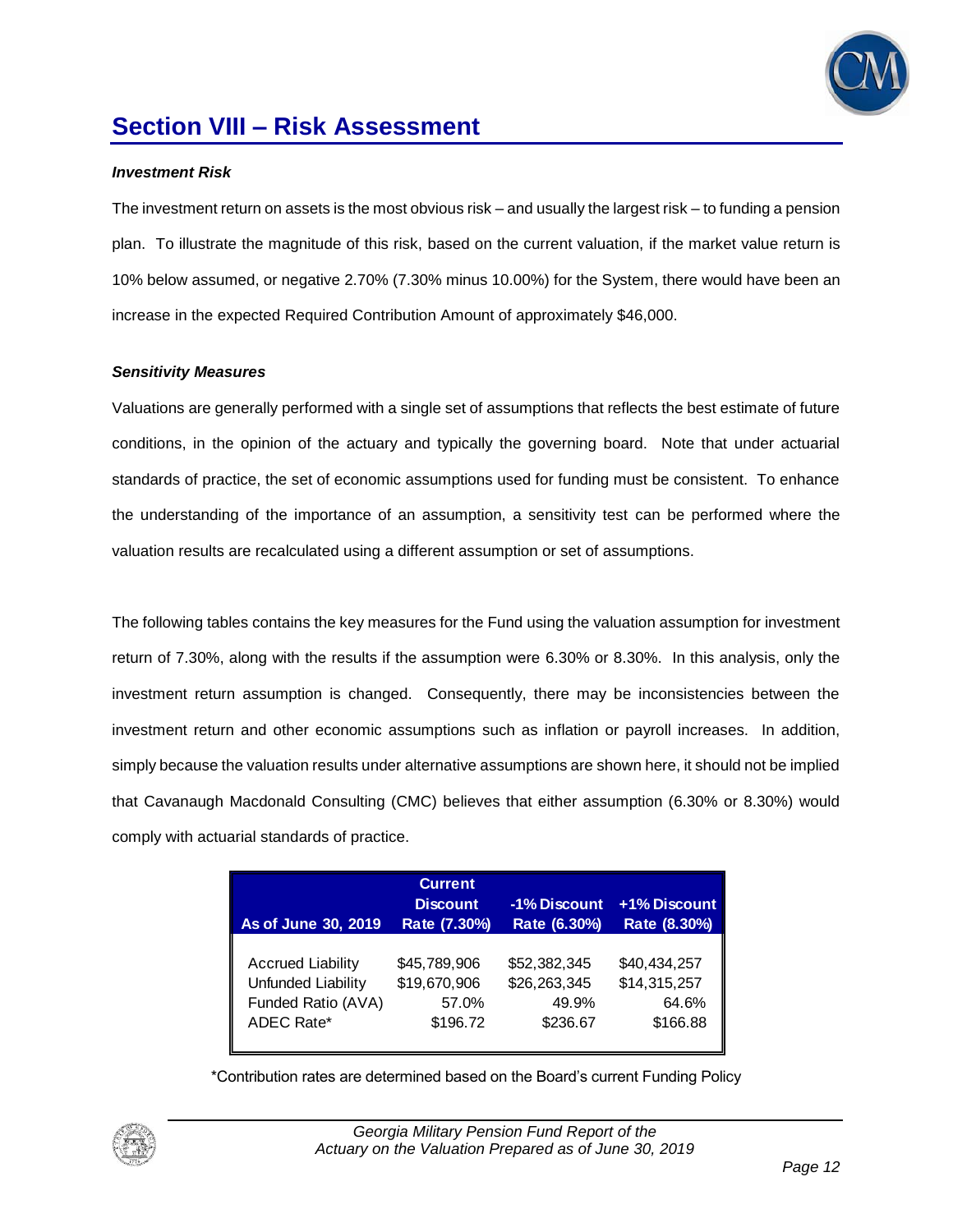

## **Section VIII – Risk Assessment**

#### *Mortality Risk*

The mortality assumption is a significant assumption for valuation results, second only to the investment assumption in most situations. The Fund's mortality assumption utilizes a mortality table (with separate rates for males and females, as well as different rates by status) and a projection scale for how the mortality table is expected to improve through time.

The future, however, is not known, and actual mortality improvements may occur at a faster rate than expected, or at a slower rate than expected (or even decline). Although changes in mortality will affect the benefits paid, this assumption is carefully studied during the regular experience studies that the Fund conducts so that incremental changes can be made to smoothly reflect unfolding experience. The next experience study will be completed for the period July 1, 2014 – June 30, 2019.

#### *Contribution Risk*

The Fund is primarily funded by employer contributions to the trust fund, together with the earnings on those accumulated contributions. Each year in the valuation, the Required Contribution Rate is determined, based on the Fund's funding policy. This rate is the sum of the rates for the normal cost for the plan, the amortization of the UAAL, and the administrative expenses. Since the Required Contribution Rate has always been made and that procedure is expected to continue, there is no Contribution Risk at this time.

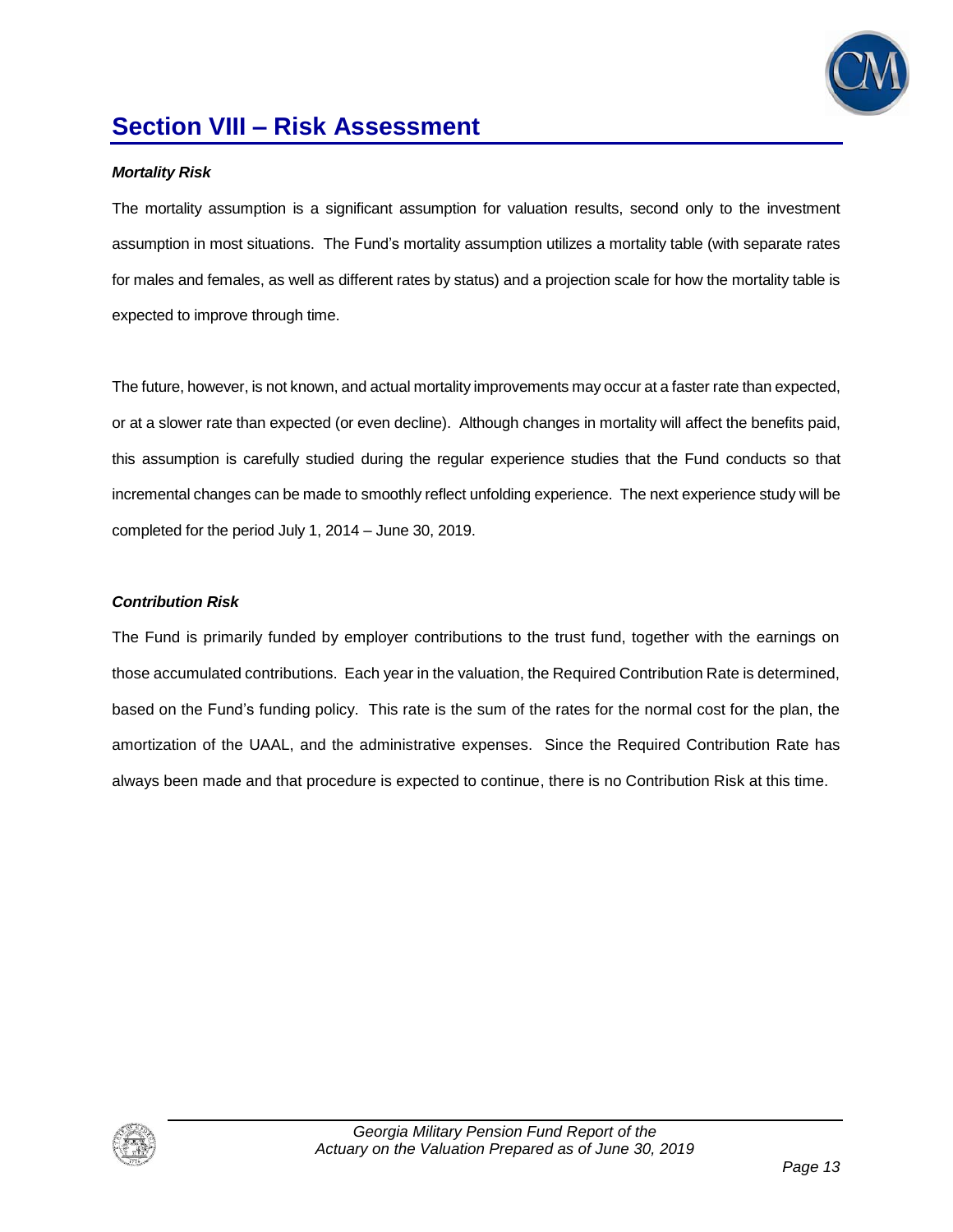

## **Schedule A – Valuation Balance Sheet**

### **VALUATION BALANCE SHEET**

#### **PRESENT AND PROSPECTIVE ASSETS AND LIABILITIES AS OF JUNE 30, 2019**

|     | <b>ACTUARIAL LIABILITIES</b>                                                    |                  |
|-----|---------------------------------------------------------------------------------|------------------|
|     | Present value of prospective benefits payable on account of:                    |                  |
| (1) | Present retired members                                                         | \$<br>11,204,653 |
| (2) | Former members entitled to deferred benefits                                    | 22,230,395       |
| (3) | Present active members                                                          | 12,797,827       |
| (4) | <b>Total Actuarial Liabilities</b>                                              | 46,232,875       |
|     | <b>PRESENT AND PROSPECTIVE ASSETS</b>                                           |                  |
| (5) | <b>Actuarial Value of Assets:</b>                                               | 26,119,000<br>\$ |
| (6) | Present value of total future contributions = $(4) - (5)$<br>\$20,113,875       |                  |
| (7) | Prospective normal contributions                                                | 442,969          |
| (8) | Prospective unfunded actuarial accrued liability<br>contributions = $(6) - (7)$ | 19,670,906       |
| (9) | <b>Total Present and Prospective Assets</b>                                     | 46.232.875       |

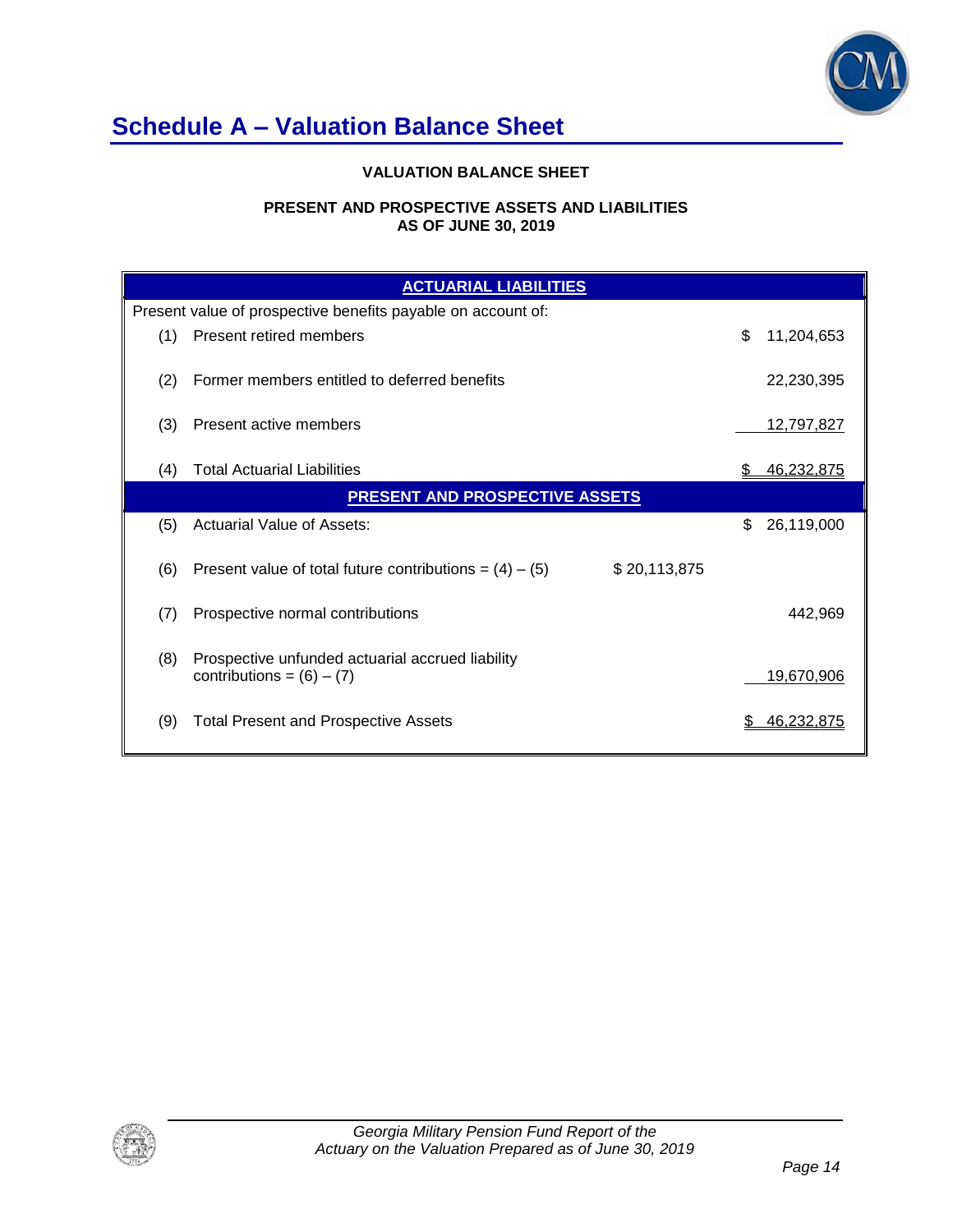

# **Schedule B – Development of Actuarial Value of Assets**

| DEVELOPMENT OF ACTUARIAL VALUE OF ASSETS |
|------------------------------------------|
| (\$ in thousands)                        |

| (1) | Actuarial Value Beginning of Year |                                                                                                               | \$<br>23,362 |
|-----|-----------------------------------|---------------------------------------------------------------------------------------------------------------|--------------|
| (2) | Fair Value End of Year            |                                                                                                               | \$<br>26,417 |
| (3) |                                   | Fair Value Beginning of Year                                                                                  | \$<br>23,653 |
| (4) | Cash Flow                         |                                                                                                               |              |
|     | (a)                               | Contributions                                                                                                 | \$<br>2,537  |
|     | (b)                               | <b>Benefit Payments</b>                                                                                       | (1,221)      |
|     | (c)                               | <b>Administrative Expenses</b>                                                                                | (235)        |
|     | (d)                               | <b>Investment Expenses</b>                                                                                    | (6)          |
|     | (e)                               | Net: $(4)(a) + (4)(b) + 4(c) + 4(d)$                                                                          | \$<br>1,075  |
| (5) |                                   | Investment Income                                                                                             |              |
|     | (a)                               | Fair Total: $(2) - (3) - (4)(e)$                                                                              | \$<br>1,689  |
|     | (b)                               | Assumed Rate of Return for Current Year                                                                       | 7.30%        |
|     | (c)                               | Amount for Immediate Recognition:<br>$[(3) \times (5)(b)] + {[(4)(a) +4(b) +4(c)]x (5)(b) \times 0.5} - 4(d)$ | \$<br>1,772  |
|     | (d)                               | Amount for Phased-In Recognition: (5)(a) - (5)(c)                                                             | (83)         |
| (6) |                                   | Phased-In Recognition of Investment Income                                                                    |              |
|     | (a)                               | Current Year: $(5)(d) / 5$                                                                                    | \$<br>(17)   |
|     | (b)                               | <b>First Prior Year</b>                                                                                       | 72           |
|     | (c)                               | Second Prior Year                                                                                             | 181          |
|     | (d)                               | <b>Third Prior Year</b>                                                                                       | (208)        |
|     | (e)                               | Fourth Prior Year                                                                                             | (118)        |
|     | (f)                               | <b>Total Recognized Investment Gain</b>                                                                       | \$<br>(90)   |
| (7) |                                   | Actuarial Value End of Year: $(1) + (4)(e) + (5)(c) + (6)(f)$                                                 | \$<br>26,119 |
| (8) |                                   | Difference Between Fair & Actuarial Values: $(2) - (7)$                                                       | \$<br>298    |
| (9) |                                   | Rate of Return on Actuarial Value*                                                                            | 7.01%        |

\* Calculated assuming cash flow occurs in the middle of the year

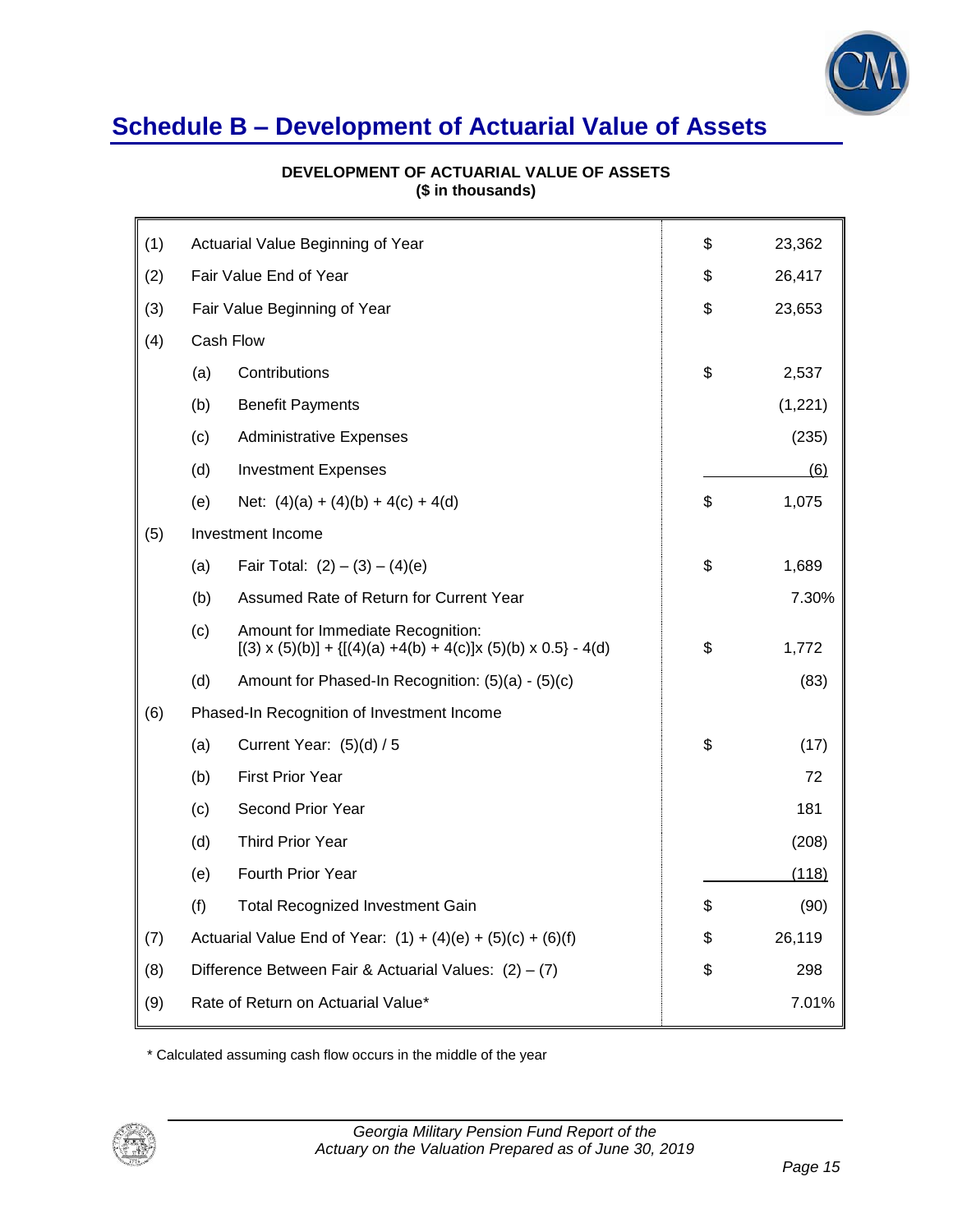

## **Schedule C – Summary of Receipts and Disbursements**

|                                                  | <b>YEAR ENDING</b>           |                              |
|--------------------------------------------------|------------------------------|------------------------------|
| <b>Receipts for the Year</b>                     | June 30, 2019<br>(\$1,000's) | June 30, 2018<br>(\$1,000's) |
| Contributions:<br><b>Members</b><br>Employer     | \$<br><sup>0</sup><br>2,537  | \$<br>0<br>2,377             |
| Subtotal                                         | \$<br>2,537                  | \$<br>2,377                  |
| Investment Earnings (Net of Investment Expenses) | 1,683                        | 1,928                        |
| <b>TOTAL</b>                                     | \$<br>4,220                  | \$<br>4,305                  |
| Disbursements for the Year                       |                              |                              |
| <b>Benefit Payments</b>                          | \$<br>1,221                  | \$<br>1,138                  |
| <b>Refunds to Members</b>                        | 0                            | 0                            |
| <b>Administrative Expenses</b>                   | 235                          | 225                          |
| <b>TOTAL</b>                                     | \$<br>1,456                  | \$<br>1,363                  |
| <b>Excess of Receipts over Disbursements</b>     | \$<br>2,764                  | \$<br>2,942                  |
| <b>Reconciliation of Asset Balances</b>          |                              |                              |
| Asset Balance as of the Beginning of Year        | \$<br>23,653                 | \$<br>20,711                 |
| Excess of Receipts over Disbursements            | 2,764                        | 2,942                        |
| Asset Balance as of the End of Year              | \$<br>26,417                 | 23,653                       |
| Rate of Return*                                  | 6.96%                        | 9.09%                        |

### **SUMMARY OF RECEIPTS AND DISBURSEMENTS (Fair Value)**

\* Calculated assuming cash flow occurs in the middle of the year

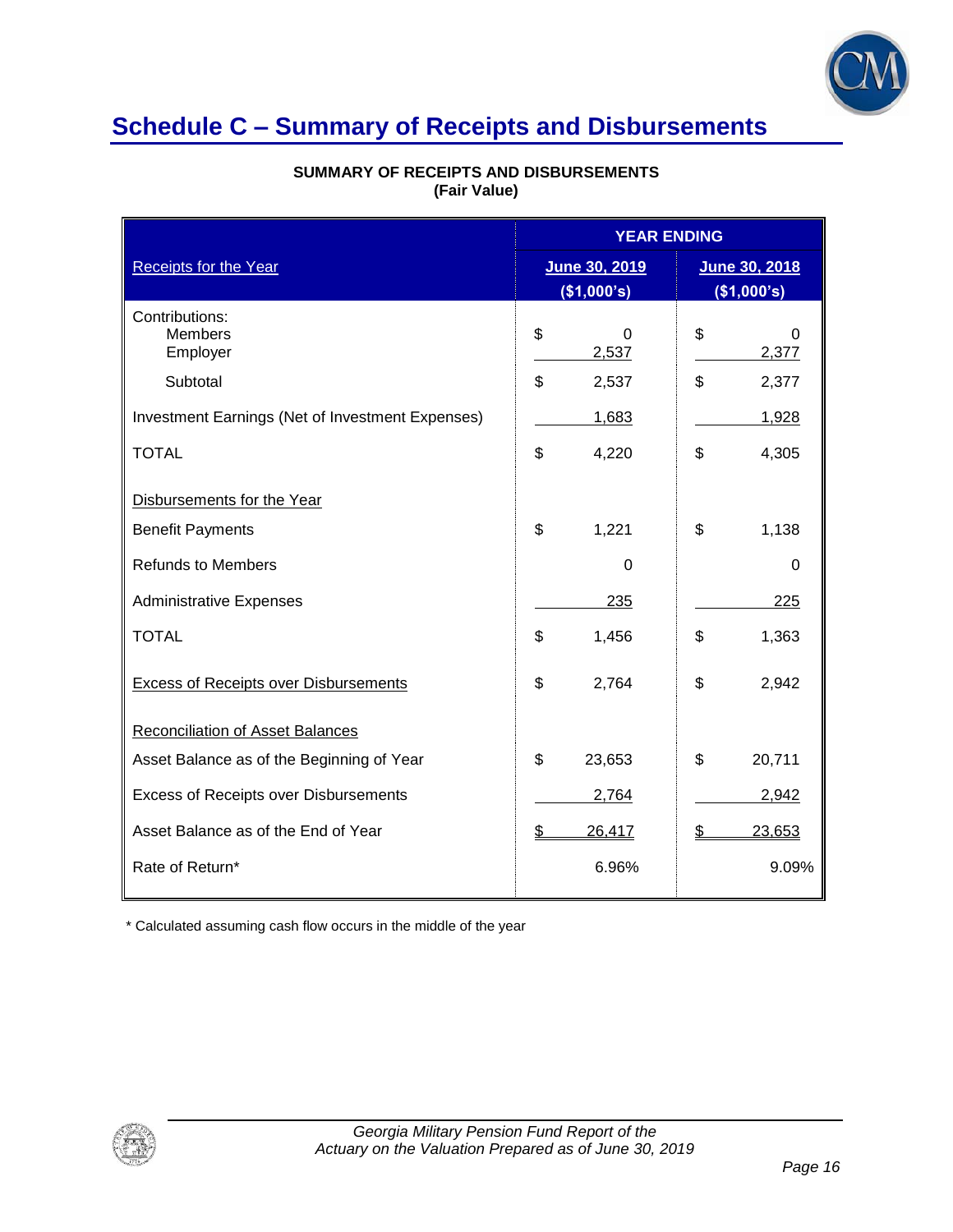

## **Schedule D – Outline of Actuarial Assumptions and Methods**

Actuarial assumptions and methods adopted by the Board December 17, 2015. Valuation interest rate adopted by the Board March 15, 2018.

**VALUATION INTEREST RATE:** 7.30% per annum, compounded annually, net of investment expenses, composed of a 2.75% inflation assumption and a 4.55% real rate of investment return assumption.

**SEPARATIONS FROM ACTIVE SERVICE:** Representative values of the assumed annual rates of separation from active service are as follows:

| <b>RATES OF WITHDRAWAL FROM ACTIVE SERVICE</b>                         |                                              |  |  |
|------------------------------------------------------------------------|----------------------------------------------|--|--|
| <b>SERVICE</b>                                                         | <b>RATES</b>                                 |  |  |
| 2 & Under<br>$3 - 7$<br>$8 - 9$<br>$10 - 14$<br>$15 - 19$<br>20 & Over | 13.0%<br>17.5<br>14.0<br>13.5<br>8.5<br>14.5 |  |  |

| <b>AGE</b>  | <b>RATES OF RETIREMENT</b> |
|-------------|----------------------------|
| 60          | 75.0%                      |
| 61          | 60.0                       |
| 62          | 70.0                       |
| 63          | 60.0                       |
| 64          | 60.0                       |
| 65 and over | 100.0                      |
|             |                            |

| <b>AGE</b> | <b>RATES OF DEATH</b> |               |  |
|------------|-----------------------|---------------|--|
|            | <b>Male</b>           | <b>Female</b> |  |
| 25         | 0.0349%               | 0.0192%       |  |
| 30         | 0.0412                | 0.0245        |  |
| 35         | 0.0717                | 0.0441        |  |
| 40         | 0.1001                | 0.0655        |  |
| 45         | 0.1399                | 0.1043        |  |
| 50         | 0.1983                | 0.1555        |  |
| 55         | 0.2810                | 0.2228        |  |
| 60         | 0.4092                | 0.3058        |  |

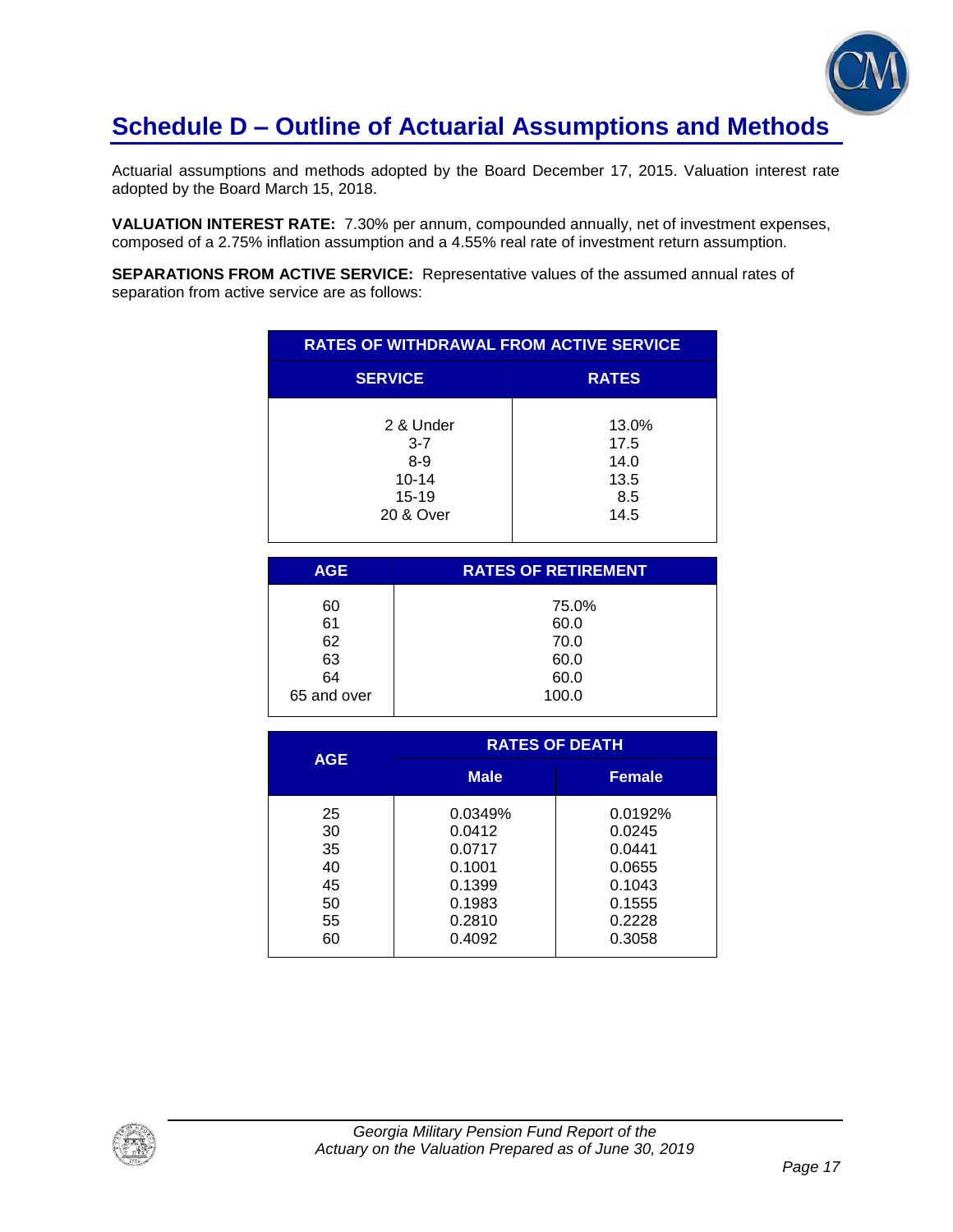

## **Schedule D – Outline of Actuarial Assumptions and Methods**

**DEATHS AFTER RETIREMENT:** Since the Fund has minimal post-retirement mortality experience, the Fund uses the same mortality tables used for the Employees' Retirement System of Georgia, which is the RP-2000 Combined Mortality Table projected to 2025 with projection scale BB and set forward 2 years for both males and females. There is a margin for future mortality improvement in the tables used by the System. Based on the results of the most recent experience study adopted by the Board on December 17, 2015, the numbers of expected future deaths are 9-12% less than the actual number of deaths that occurred during the study period.

| Age | Men     | Women   | Age | <b>Men</b> | Women   |
|-----|---------|---------|-----|------------|---------|
| 40  | 0.1127% | 0.0790% | 65  | 1.1300%    | 0.8994% |
| 45  | 0.1609  | 0.1230  | 70  | 1.8697     | 1.5281  |
| 50  | 0.2474  | 0.1872  | 75  | 3.2147     | 2.5220  |
| 55  | 0.4246  | 0.2918  | 80  | 5.5160     | 4.1628  |
| 60  | 0.6985  | 0.4923  | 85  | 9.5631     | 7.1239  |

Representative values of the assumed annual rates of mortality are as follows:

**ADMINISTRATIVE EXPENSES:** Budgeted administrative expenses for the fiscal year are added to the normal cost.

**AMORTIZATION METHOD:** Level dollar amortization.

**ASSET METHOD:** Actuarial value, as developed in Schedule B. The actuarial value of assets recognizes a portion of the difference between the fair value of assets and the expected value of assets, based on the assumed valuation rate of return. The actuarial value was set equal to the fair value as of June 30, 2013. The amount recognized each year beginning June 30, 2014 is 20% of the difference between fair value and expected actuarial value.

**VALUATION METHOD:** Entry age actuarial cost method. See Schedule E for a brief description of this method.

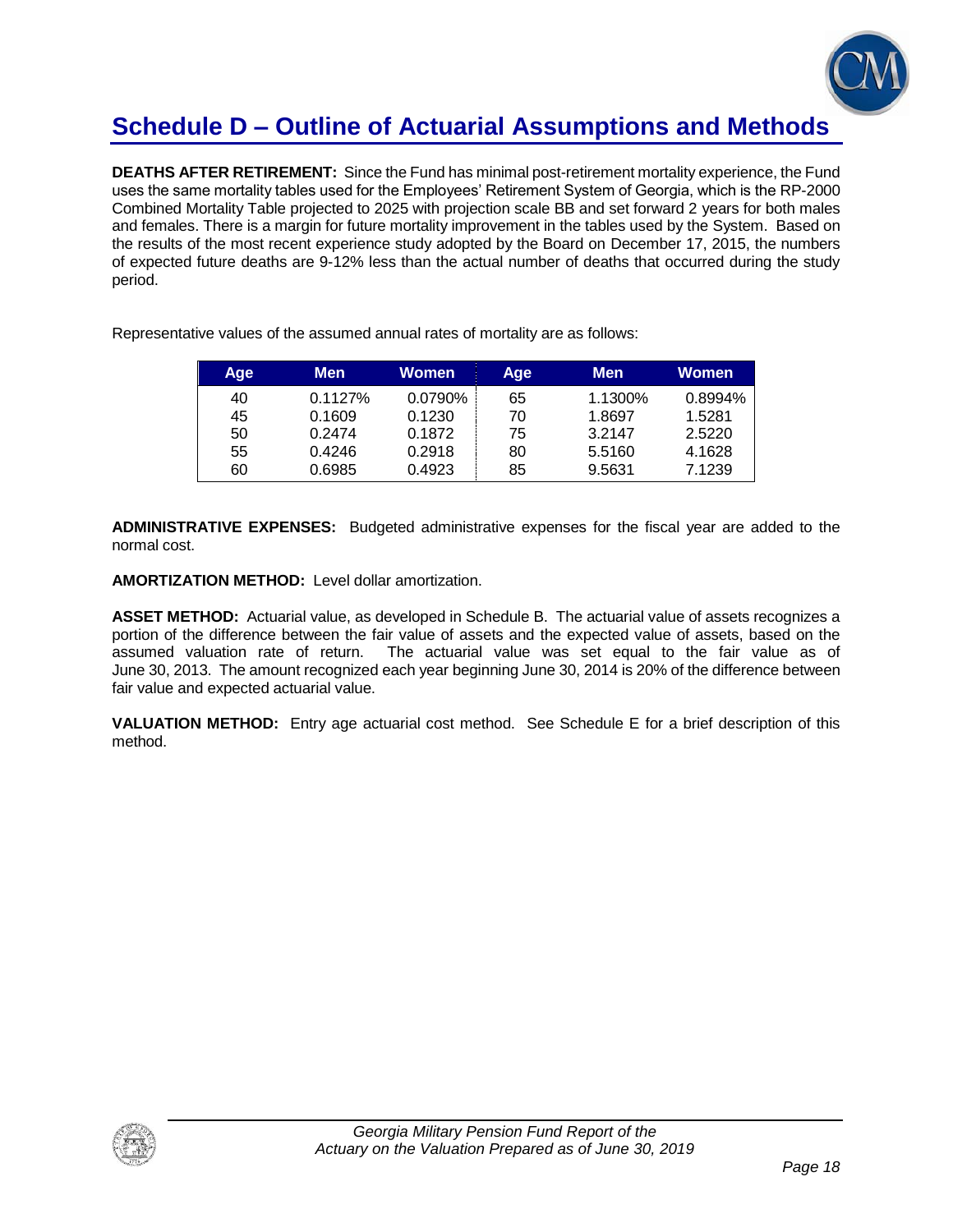

## **Schedule E – Actuarial Cost Method**

- 1. The valuation is prepared on the projected benefit basis, under which the present value, at the interest rate assumed to be earned in the future (currently 7.30%), of each member's expected benefits at retirement or death is determined, based on age, service and sex. The calculations take into account the probability of a member's death or termination of employment prior to becoming eligible for a benefit, as well as the possibility of his terminating with a service, disability or survivor's benefit. The present value of the expected benefits payable on account of the active members is added to the present value of the expected future payments to retired members, beneficiaries and members entitled to deferred vested benefits to obtain the present value of all expected benefits payable from the Fund on account of the present group of members and beneficiaries.
- 2. The employer contributions required to support the benefits of the Fund are determined following a level funding approach, and consist of a normal contribution and an unfunded actuarial accrued liability contribution.
- 3. The normal contribution is determined using the entry age actuarial cost method. Under this method, a calculation is made to determine the level amount which, if applied for the average member during the entire period of his anticipated covered service, would be required in addition to the contributions of the member to meet the cost of all benefits payable on his behalf.
- 4. The unfunded actuarial accrued liability contributions are determined by subtracting the present value of prospective employer normal contributions and member contributions, together with the current actuarial value of assets, from the present value of expected benefits to be paid from the Fund.

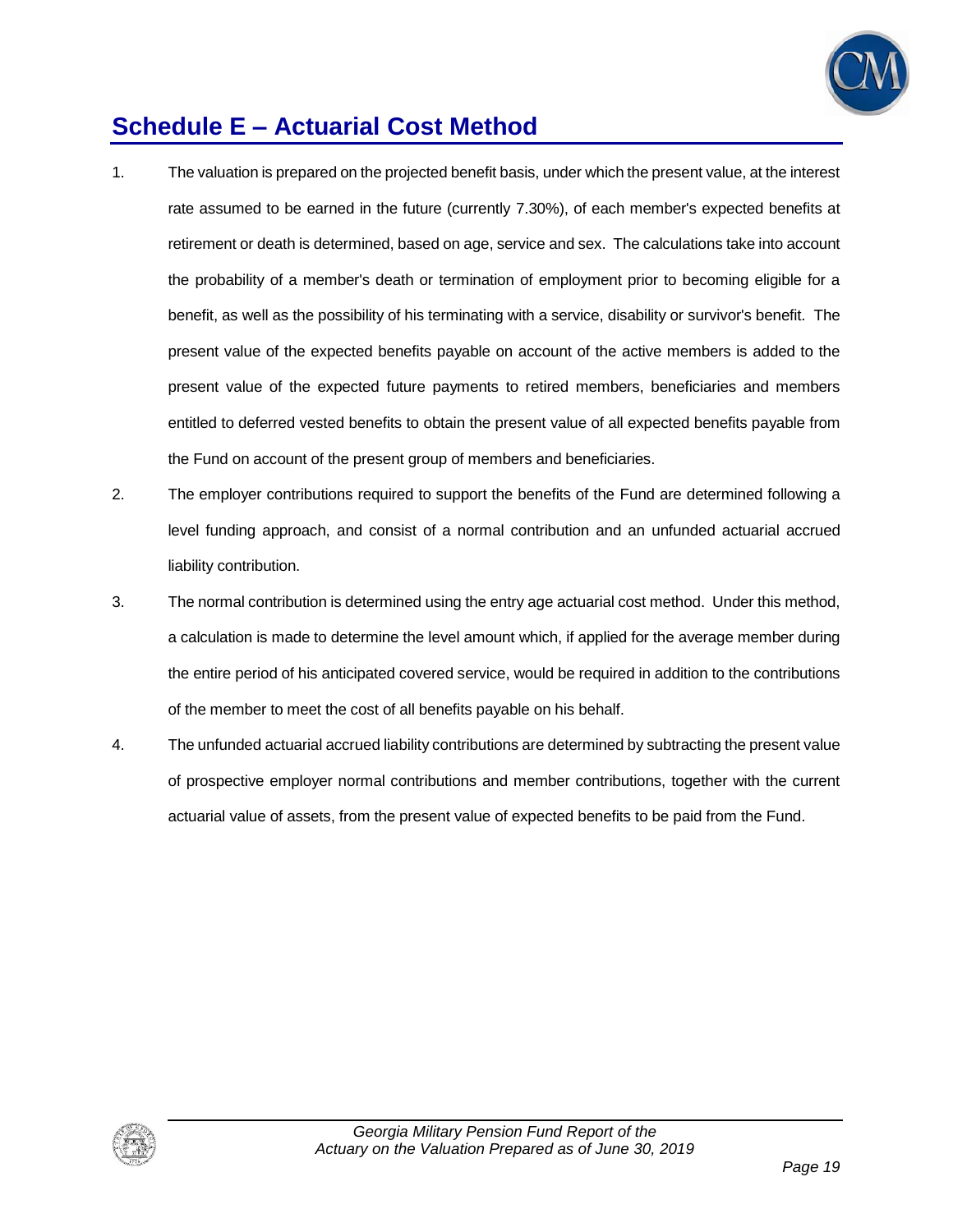

## **Schedule F – Board Funding Policy**

### **FUNDING POLICY OF THE GMPF BOARD OF TRUSTEES**

The purpose of this Funding Policy is to state the overall objectives for the Georgia Military Pension Fund (System), the benchmarks that will be used to measure progress in achieving those goals, and the methods and assumptions that will be employed to develop the benchmarks. It is the intent of the GMPF Board of Trustees that the Funding Policy outlined herein will remain unchanged until the objectives below are met.

#### **I. Funding Objectives**

The goal in requiring employer and member contributions to the System is to accumulate sufficient assets during a member's employment to fully finance the benefits the member is expected to receive throughout retirement. In meeting this objective, the System will strive to meet the following funding objectives:

- To develop a pattern of contributions expressed both as a total dollar amount and as a dollar amount per active member and measured by valuations prepared in accordance with applicable State laws and the principles of practice prescribed by the Actuarial Standards Board.
- To maintain an increasing funded ratio (ratio of actuarial value of assets to actuarial accrued liabilities) that reflects a trend of improved actuarial condition. The long-term objective is to obtain a 100% funded ratio over a reasonable period of future years.
- To maintain adequate asset levels to finance the benefits promised to members and monitor the future demand for liquidity.
- To promote intergenerational equity for taxpayers with respect to contributions required for the benefits provided by the System.

#### **II. Measures of Funding Progress**

To track progress in achieving the System's funding objectives, the following measures will be determined annually as of the actuarial valuation date (with due recognition that a single year's results may not be indicative of long-term trends):

- **Funded ratio** The funded ratio, defined as the actuarial value of assets divided by the actuarial accrued liability, should increase over time, before adjustments for changes in benefits, actuarial methods, and/or actuarial adjustments. The target funded ratio will be 100 percent within 20 years of the valuation date for the first valuation conducted following the adoption of this Policy (i.e. the June 30, 2013 valuation date).
- **Unfunded Actuarial Accrued Liability (UAAL)**
	- o **Transitional UAAL** The UAAL established as of the initial valuation date for which this funding policy is adopted shall be known as the Transitional UAAL.
	- o **New Incremental UAAL** Each subsequent valuation will produce a New Incremental UAAL consisting of all benefit changes, assumption and method changes and experience gains and/or losses that have occurred since the previous valuations.

### **UAAL Amortization Period**

- $\circ$  The transitional UAAL will be amortized over a closed 20 year period beginning on the initial valuation date for which this funding policy is adopted.
- $\circ$  Each New Incremental UAAL shall be amortized over a closed 20 year period beginning with the year it is incurred.

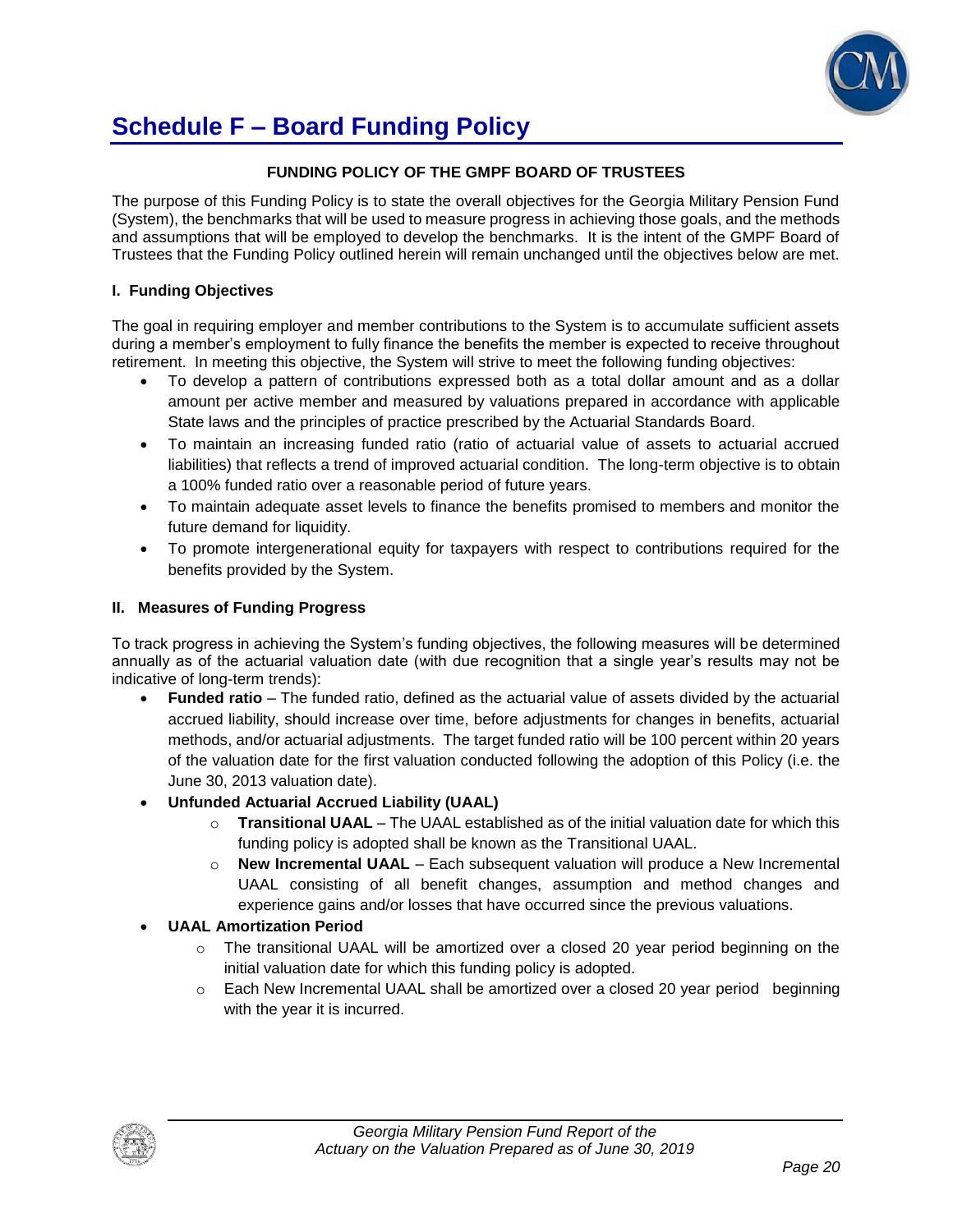

# **Schedule F – Board Funding Policy**

- **Employer Contributions**
	- o **Employer Normal Contributions**  the contribution determined as of the valuation date each year to fund the employer portion of the annual normal cost of the System based on the assumptions and methods adopted by the Board.
	- $\circ$  In each valuation subsequent to the adoption of this funding policy the required employer contributions will be determined as the summation of the employer Normal Contribution, a contribution for administrative expenses, the amortization cost for the Transitional UAAL and the individual amortization cost for each of the New Incremental UAAL bases.
	- $\circ$  Employer Contributions will be expressed as both a total dollar amount and as a dollar amount per active member. In no event shall the employer contributions be less than \$0.
	- $\circ$  The valuation methodology, including the amortization of the Unfunded Actuarial Accrued Liability (UAAL), would be expected to maintain reasonably stable contributions as a dollar per active member.

#### **III. Methods and Assumptions**

The annual actuarial valuations providing the measures to assess funding progress will utilize the actuarial methods and assumptions last adopted by the Board based upon the advice and recommendations of the actuary. These include the following primary methods and assumptions:

- The actuarial cost method used to develop the benchmarks will be the Entry Age Normal (EAN) actuarial cost method.
- The long-term annual investment rate of return assumption will be:
	- $\circ$  Effective with the June 30, 2013 valuation date, 7.50% net of investment expenses.
	- $\circ$  Effective with the June 30, 2017 valuation date, reduced by 0.10% (10 basis points) from the immediate prior actuarial valuation, as long as the following conditions are met:
		- The actual rate of return for the fiscal year ending with the current valuation date exceeds the assumed rate of return from the immediate prior actuarial valuation, and
		- The assumed rate of return does not decrease below 7.00% net of investment expenses.
- The actuarial value of assets will be determined by recognizing the annual differences between actual and expected market value of assets over a five-year period, beginning with the June 30, 2013 actuarial valuation.
	- $\circ$  Prior to the June 30, 2013 valuation, the differences between actual and expected market value of assets were recognized over a seven-year period. For the June 30, 2013 valuation, all then-current deferred gains and losses will be recognized immediately, and the initial new five-year period will begin immediately thereafter.

The employer contributions determined in an annual actuarial valuation will be at least sufficient to satisfy the annual normal cost of the System and amortize the UAAL as a level dollar amount over a period not to exceed 20 years (for the UAAL as of the June 30, 2013 valuation date, and for each successive year of gains and losses incurred in years following the June 30, 2013 valuation date). However in no event shall the employer contributions be less than \$0.

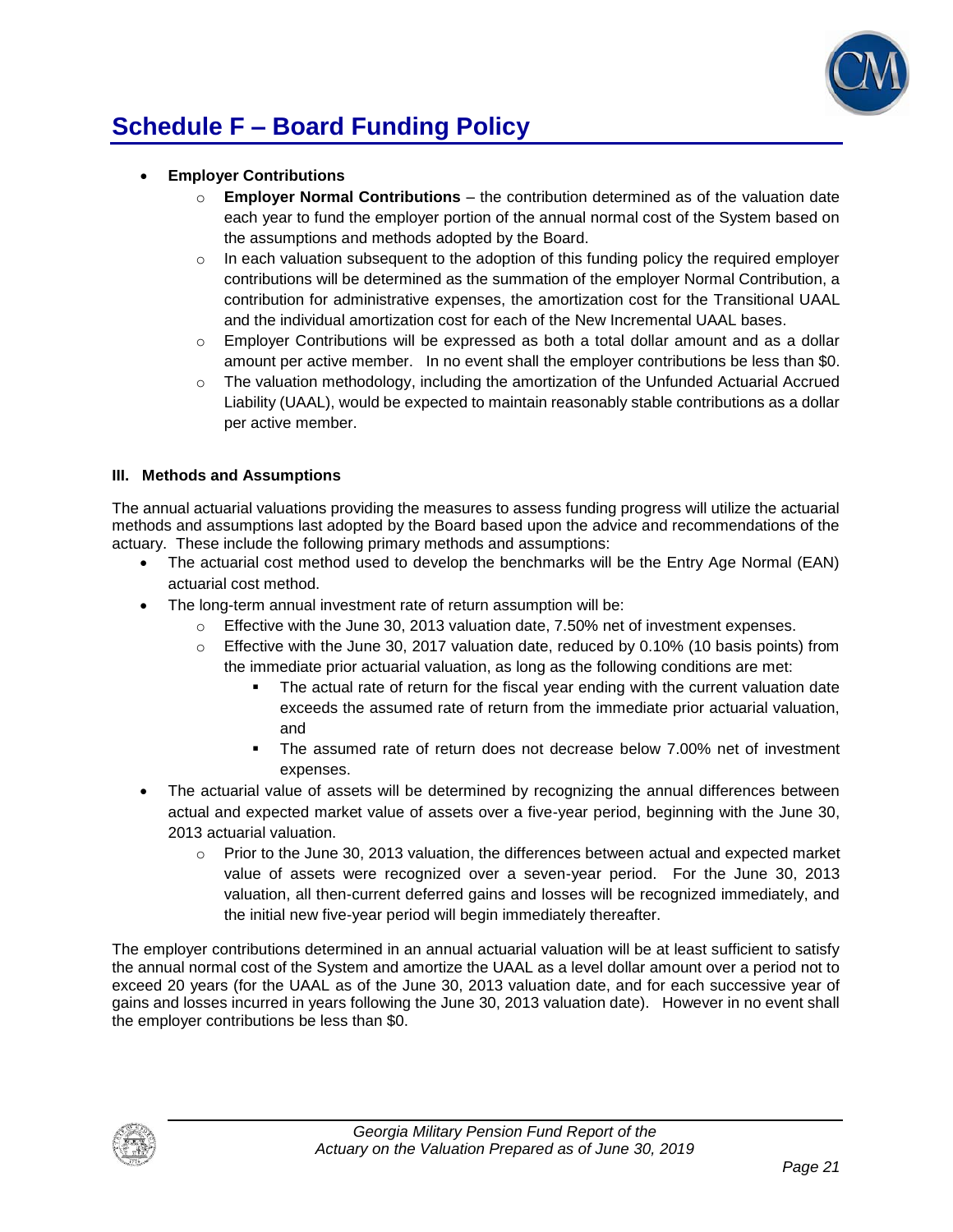

# **Schedule F – Board Funding Policy**

The actuary shall conduct an investigation into the System's experience at least every five years and utilize the results of the investigation to form the basis for recommended assumptions and methods. Any changes to the recommended assumptions and methods that are approved by the Board will be reflected in this Policy.

### **IV. Funding Policy Progress**

The Board will periodically have actuarial projections of the valuation results performed to assess the current and expected future progress towards the overall funding goals of the System. These periodic projections will provide the expected valuation results over at least a 30-year period. The projected measures of funding progress and the recent historical trend provided in valuations will provide important information for the Board's assessment of the System's funding progress.

Adopted: March 15, 2018

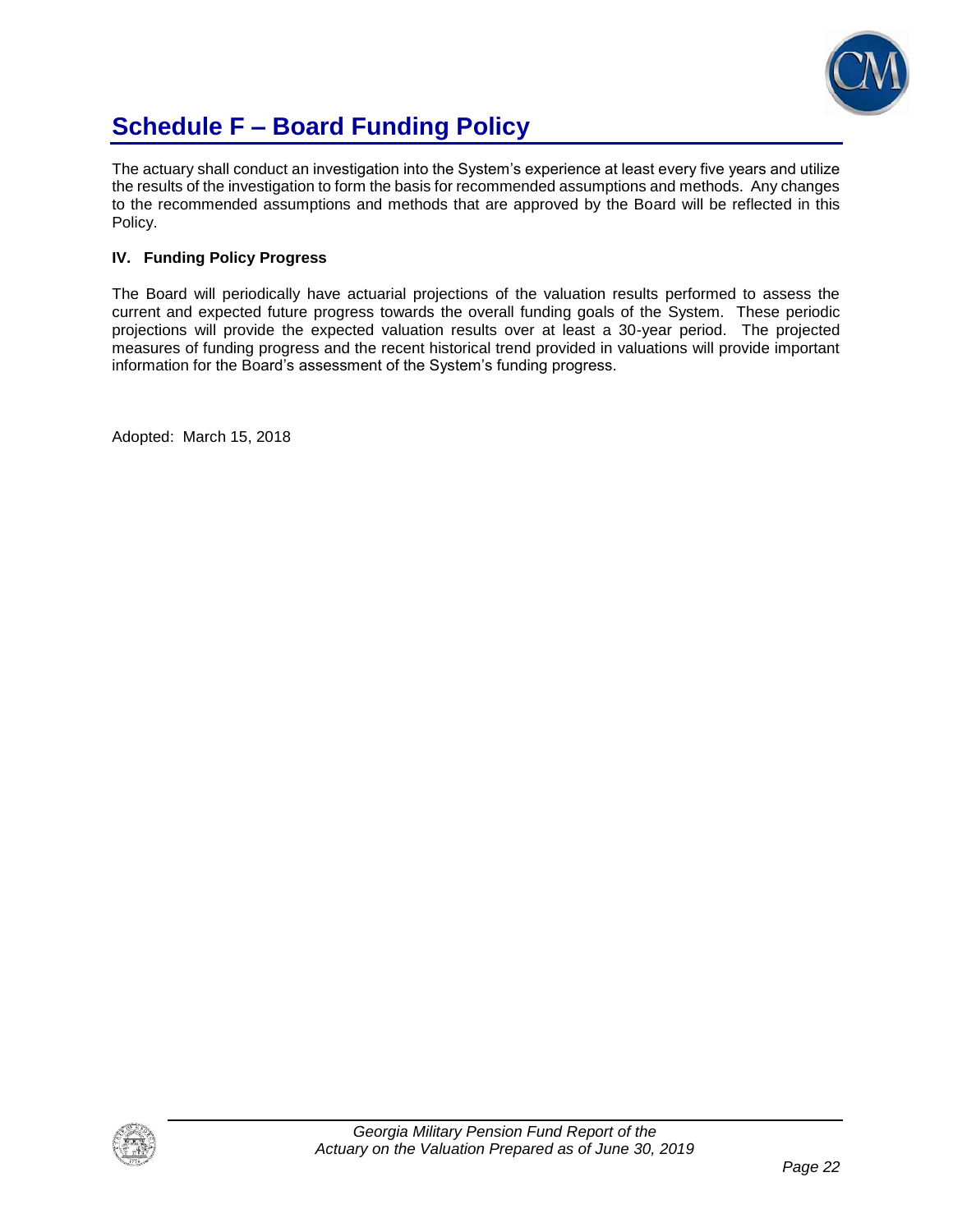

### **AMORTIZATION OF TRANSITIONAL UAAL**

|                       |              |                   | Annual       |
|-----------------------|--------------|-------------------|--------------|
|                       | Amortization | <b>Balance of</b> | Amortization |
| <b>Valuation Date</b> | Period       | Transitional UAAL | Payment      |
| 6/30/2013             | 20           | \$17,924,570      | \$1,758,260  |
| 6/30/2014             | 19           | 17,510,653        | 1,758,260    |
| 6/30/2015             | 18           | 17,065,691        | 1,758,260    |
| 6/30/2016             | 17           | 16,587,358        | 1,758,260    |
| 6/30/2017             | 16           | 16,073,149        | 1,746,834    |
| 6/30/2018             | 15           | 15,515,728        | 1,735,964    |
| 6/30/2019             | 14           | 14,912,412        | 1,735,964    |
| 6/30/2020             | 13           | 14,265,054        | 1,735,964    |
| 6/30/2021             | 12           | 13,570,438        | 1,735,964    |
| 6/30/2022             | 11           | 12,825,116        | 1,735,964    |
| 6/30/2023             | 10           | 12,025,385        | 1,735,964    |
| 6/30/2024             | 9            | 11, 167, 274      | 1,735,964    |
| 6/30/2025             | 8            | 10,246,521        | 1,735,964    |
| 6/30/2026             | 7            | 9,258,552         | 1,735,964    |
| 6/30/2027             | 6            | 8,198,462         | 1,735,964    |
| 6/30/2028             | 5            | 7,060,986         | 1,735,964    |
| 6/30/2029             | 4            | 5,840,473         | 1,735,964    |
| 6/30/2030             | 3            | 4,530,864         | 1,735,964    |
| 6/30/2031             | 2            | 3,125,652         | 1,735,964    |
| 6/30/2032             | 1            | 1,617,861         | 1,735,964    |
| 6/30/2033             | 0            | 0                 |              |

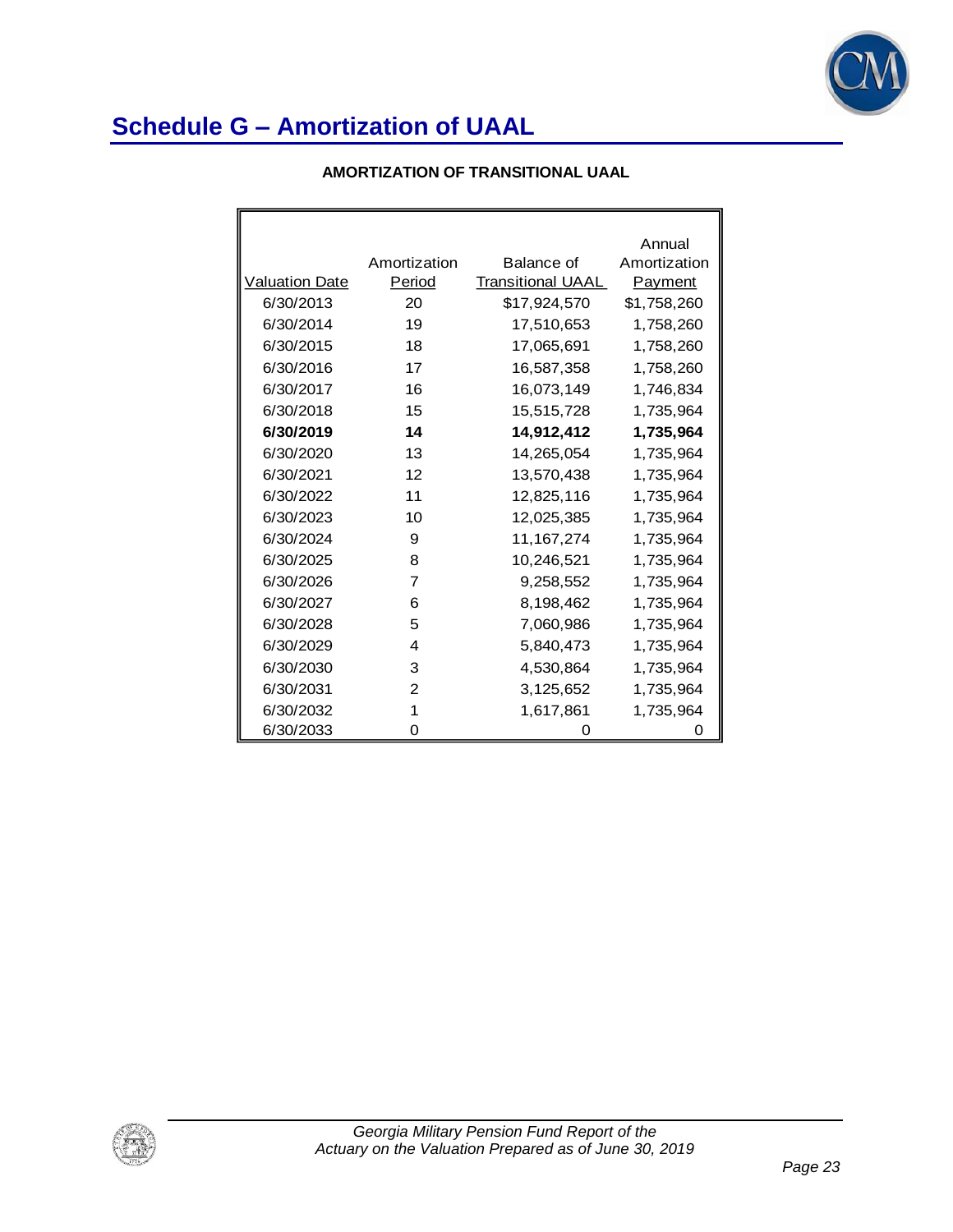

|  | AMORTIZATION OF 2014 INCREMENTAL UAAL |  |
|--|---------------------------------------|--|
|--|---------------------------------------|--|

|                       |              | Balance of            | Annual       |
|-----------------------|--------------|-----------------------|--------------|
|                       | Amortization | New Incremental       | Amortization |
| <b>Valuation Date</b> | Period       | <u>UAAL 6/30/2014</u> | Payment      |
| 6/30/2014             | 20           | \$40,501              | \$3,973      |
| 6/30/2015             | 19           | 39,566                | 3,973        |
| 6/30/2016             | 18           | 38,560                | 3,973        |
| 6/30/2017             | 17           | 37,480                | 3,946        |
| 6/30/2018             | 16           | 36,307                | 3,920        |
| 6/30/2019             | 15           | 35,037                | 3,920        |
| 6/30/2020             | 14           | 33,675                | 3,920        |
| 6/30/2021             | 13           | 32,213                | 3,920        |
| 6/30/2022             | 12           | 30,645                | 3,920        |
| 6/30/2023             | 11           | 28,962                | 3,920        |
| 6/30/2024             | 10           | 27,156                | 3,920        |
| 6/30/2025             | 9            | 25,218                | 3,920        |
| 6/30/2026             | 8            | 23,139                | 3,920        |
| 6/30/2027             | 7            | 20,908                | 3,920        |
| 6/30/2028             | 6            | 18,514                | 3,920        |
| 6/30/2029             | 5            | 15,945                | 3,920        |
| 6/30/2030             | 4            | 13,189                | 3,920        |
| 6/30/2031             | 3            | 10,232                | 3,920        |
| 6/30/2032             | 2            | 7,058                 | 3,920        |
| 6/30/2033             | 1            | 3,653                 | 3,920        |
| 6/30/2034             | 0            | 0                     | Ω            |

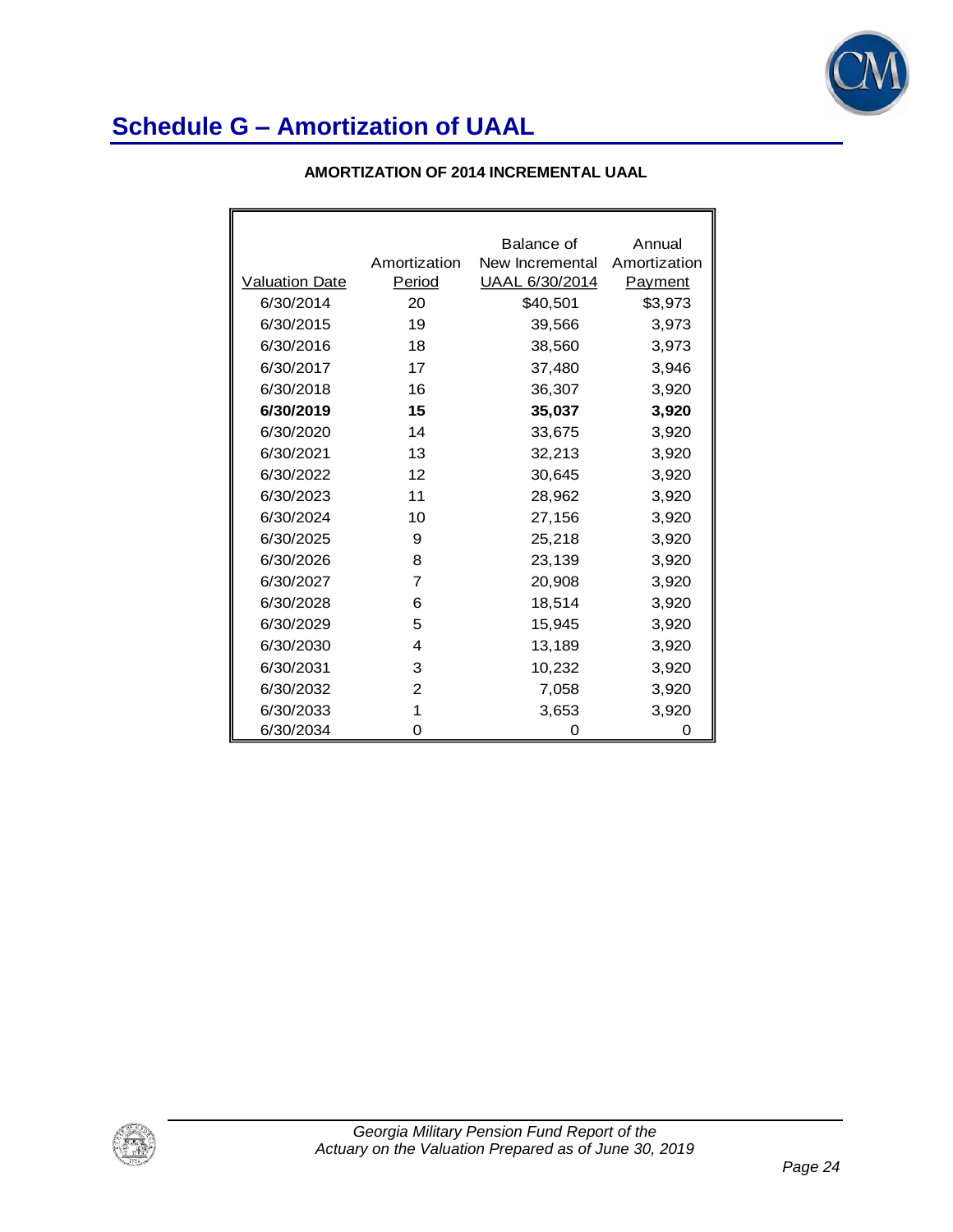

|  | <b>AMORTIZATION OF 2015 INCREMENTAL UAAL</b> |  |
|--|----------------------------------------------|--|
|--|----------------------------------------------|--|

|                |                | Balance of      | Annual       |
|----------------|----------------|-----------------|--------------|
|                | Amortization   | New Incremental | Amortization |
| Valuation Date | Period         | UAAL 6/30/2015  | Payment      |
| 6/30/2015      | 20             | \$1,661,550     | \$162,985    |
| 6/30/2016      | 19             | 1,623,181       | 162,985      |
| 6/30/2017      | 18             | 1,581,935       | 161,834      |
| 6/30/2018      | 17             | 1,537,164       | 160,731      |
| 6/30/2019      | 16             | 1,488,646       | 160,731      |
| 6/30/2020      | 15             | 1,436,586       | 160,731      |
| 6/30/2021      | 14             | 1,380,725       | 160,731      |
| 6/30/2022      | 13             | 1,320,787       | 160,731      |
| 6/30/2023      | 12             | 1,256,473       | 160,731      |
| 6/30/2024      | 11             | 1,187,465       | 160,731      |
| 6/30/2025      | 10             | 1,113,418       | 160,731      |
| 6/30/2026      | 9              | 1,033,967       | 160,731      |
| 6/30/2027      | 8              | 948,715         | 160,731      |
| 6/30/2028      | $\overline{7}$ | 857,240         | 160,731      |
| 6/30/2029      | 6              | 759,087         | 160,731      |
| 6/30/2030      | 5              | 653,770         | 160,731      |
| 6/30/2031      | 4              | 540,764         | 160,731      |
| 6/30/2032      | 3              | 419,508         | 160,731      |
| 6/30/2033      | 2              | 289,401         | 160,731      |
| 6/30/2034      | 1              | 149,796         | 160,731      |
| 6/30/2035      | 0              | Ω               | 0            |

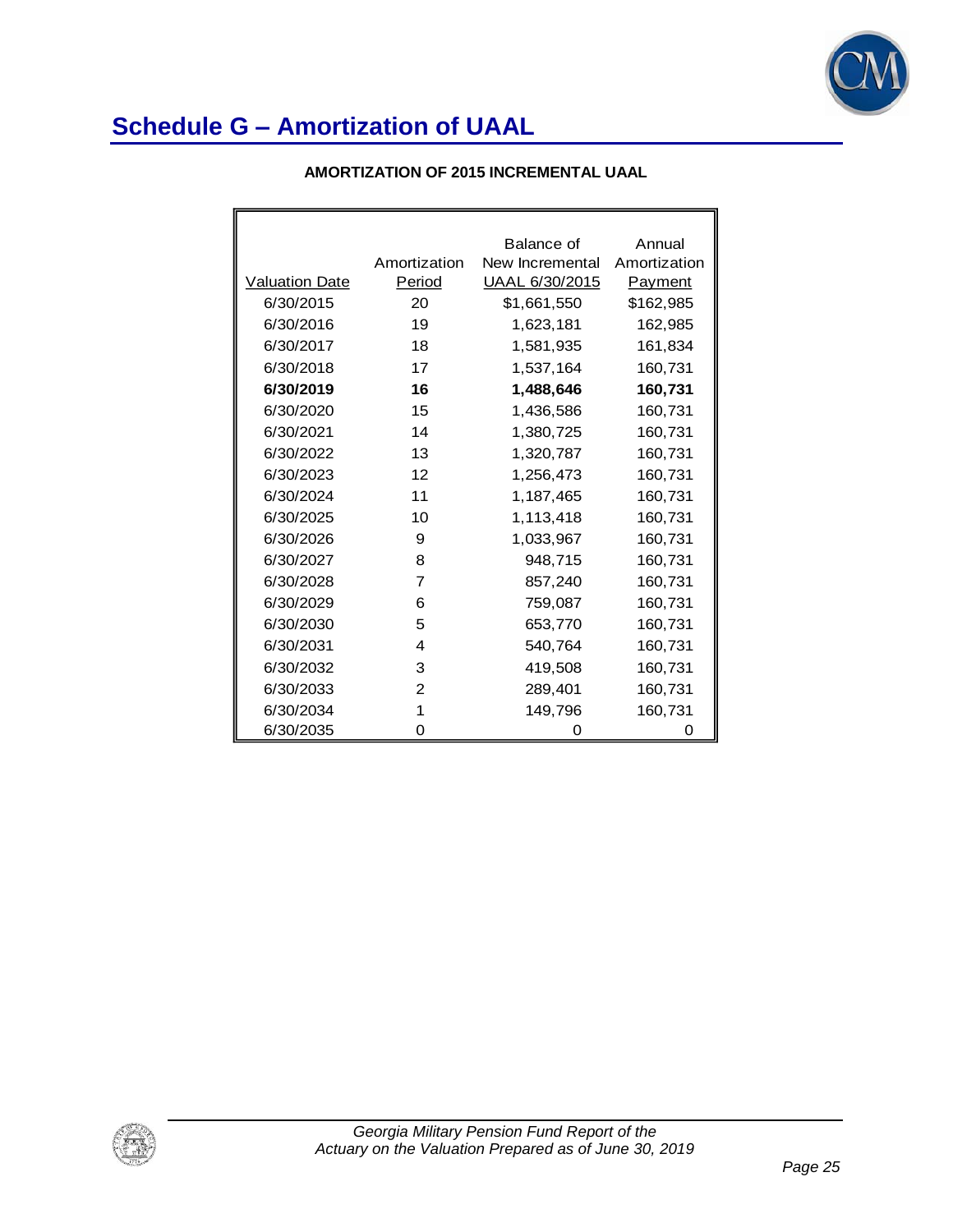

|  | <b>AMORTIZATION OF 2016 INCREMENTAL UAAL</b> |
|--|----------------------------------------------|
|--|----------------------------------------------|

|                       |                | Balance of      | Annual       |
|-----------------------|----------------|-----------------|--------------|
|                       | Amortization   | New Incremental | Amortization |
| <b>Valuation Date</b> | Period         | UAAL 6/30/2016  | Payment      |
| 6/30/2016             | 20             | \$1,547,704     | \$151,818    |
| 6/30/2017             | 19             | 1,511,964       | 150,704      |
| 6/30/2018             | 18             | 1,473,145       | 149,635      |
| 6/30/2019             | 17             | 1,431,049       | 149,635      |
| 6/30/2020             | 16             | 1,385,880       | 149,635      |
| 6/30/2021             | 15             | 1,337,414       | 149,635      |
| 6/30/2022             | 14             | 1,285,410       | 149,635      |
| 6/30/2023             | 13             | 1,229,609       | 149,635      |
| 6/30/2024             | 12             | 1,169,735       | 149,635      |
| 6/30/2025             | 11             | 1,105,491       | 149,635      |
| 6/30/2026             | 10             | 1,036,556       | 149,635      |
| 6/30/2027             | 9              | 962,589         | 149,635      |
| 6/30/2028             | 8              | 883,223         | 149,635      |
| 6/30/2029             | $\overline{7}$ | 798,062         | 149,635      |
| 6/30/2030             | 6              | 706,685         | 149,635      |
| 6/30/2031             | 5              | 608,638         | 149,635      |
| 6/30/2032             | 4              | 503,433         | 149,635      |
| 6/30/2033             | 3              | 390,548         | 149,635      |
| 6/30/2034             | 2              | 269,423         | 149,635      |
| 6/30/2035             | 1              | 139,455         | 149,635      |
| 6/30/2036             | 0              | Ω               | O            |

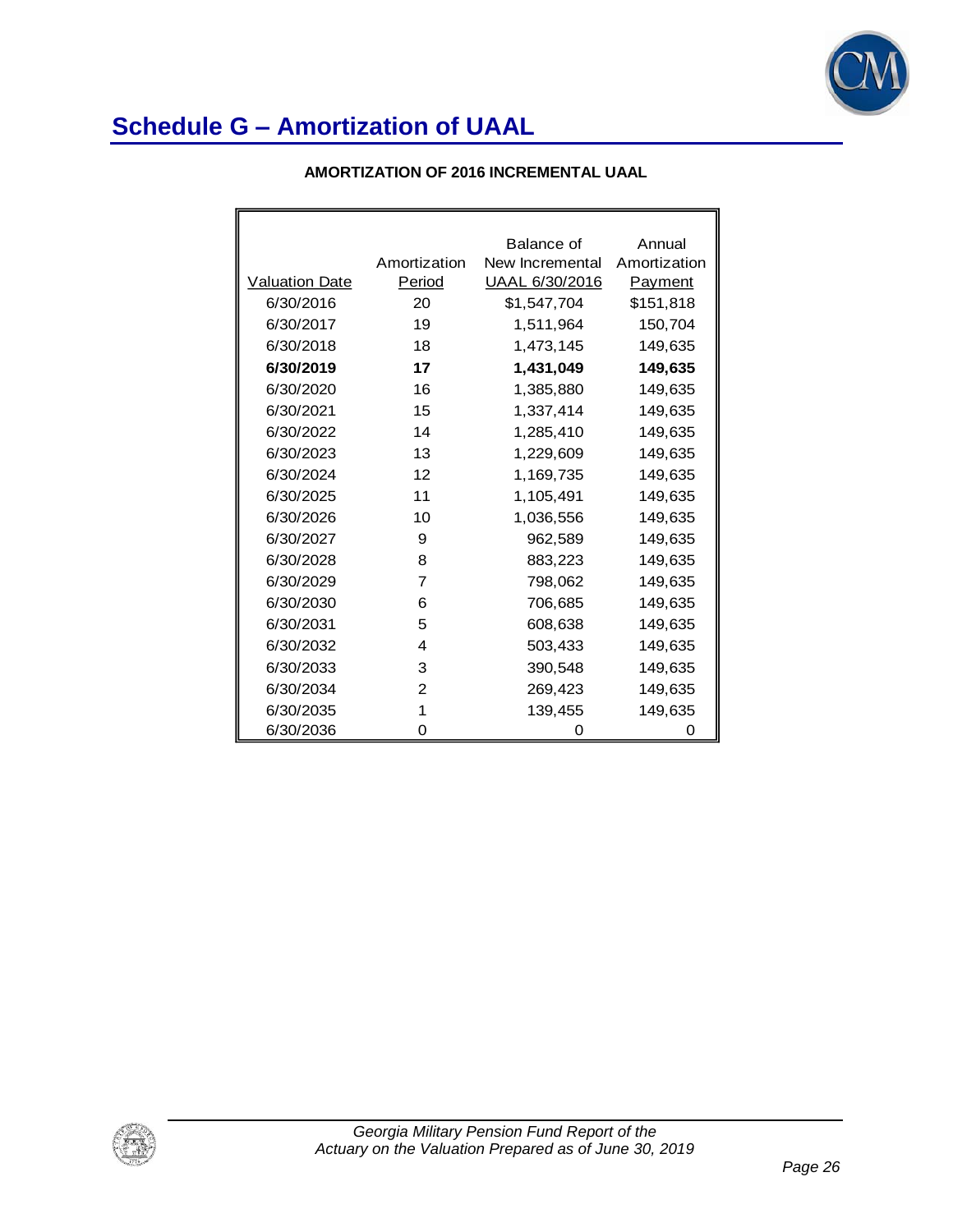

|  | <b>AMORTIZATION OF 2017 INCREMENTAL UAAL</b> |
|--|----------------------------------------------|
|--|----------------------------------------------|

|                       |              | Balance of      | Annual       |
|-----------------------|--------------|-----------------|--------------|
|                       | Amortization | New Incremental | Amortization |
| <b>Valuation Date</b> | Period       | UAAL 6/30/2017  | Payment      |
| 6/30/2017             | 20           | \$922,066       | \$89,761     |
| 6/30/2018             | 19           | 900,538         | 89,100       |
| 6/30/2019             | 18           | 877,178         | 89,100       |
| 6/30/2020             | 17           | 852,112         | 89,100       |
| 6/30/2021             | 16           | 825,216         | 89,100       |
| 6/30/2022             | 15           | 796,357         | 89,100       |
| 6/30/2023             | 14           | 765,392         | 89,100       |
| 6/30/2024             | 13           | 732,165         | 89,100       |
| 6/30/2025             | 12           | 696,514         | 89,100       |
| 6/30/2026             | 11           | 658,259         | 89,100       |
| 6/30/2027             | 10           | 617,213         | 89,100       |
| 6/30/2028             | 9            | 573,169         | 89,100       |
| 6/30/2029             | 8            | 525,911         | 89,100       |
| 6/30/2030             | 7            | 475,203         | 89,100       |
| 6/30/2031             | 6            | 420,793         | 89,100       |
| 6/30/2032             | 5            | 362,411         | 89,100       |
| 6/30/2033             | 4            | 299,767         | 89,100       |
| 6/30/2034             | 3            | 232,550         | 89,100       |
| 6/30/2035             | 2            | 160,427         | 89,100       |
| 6/30/2036             | 1            | 83,038          | 89,100       |
| 6/30/2037             | 0            | 0               | 0            |

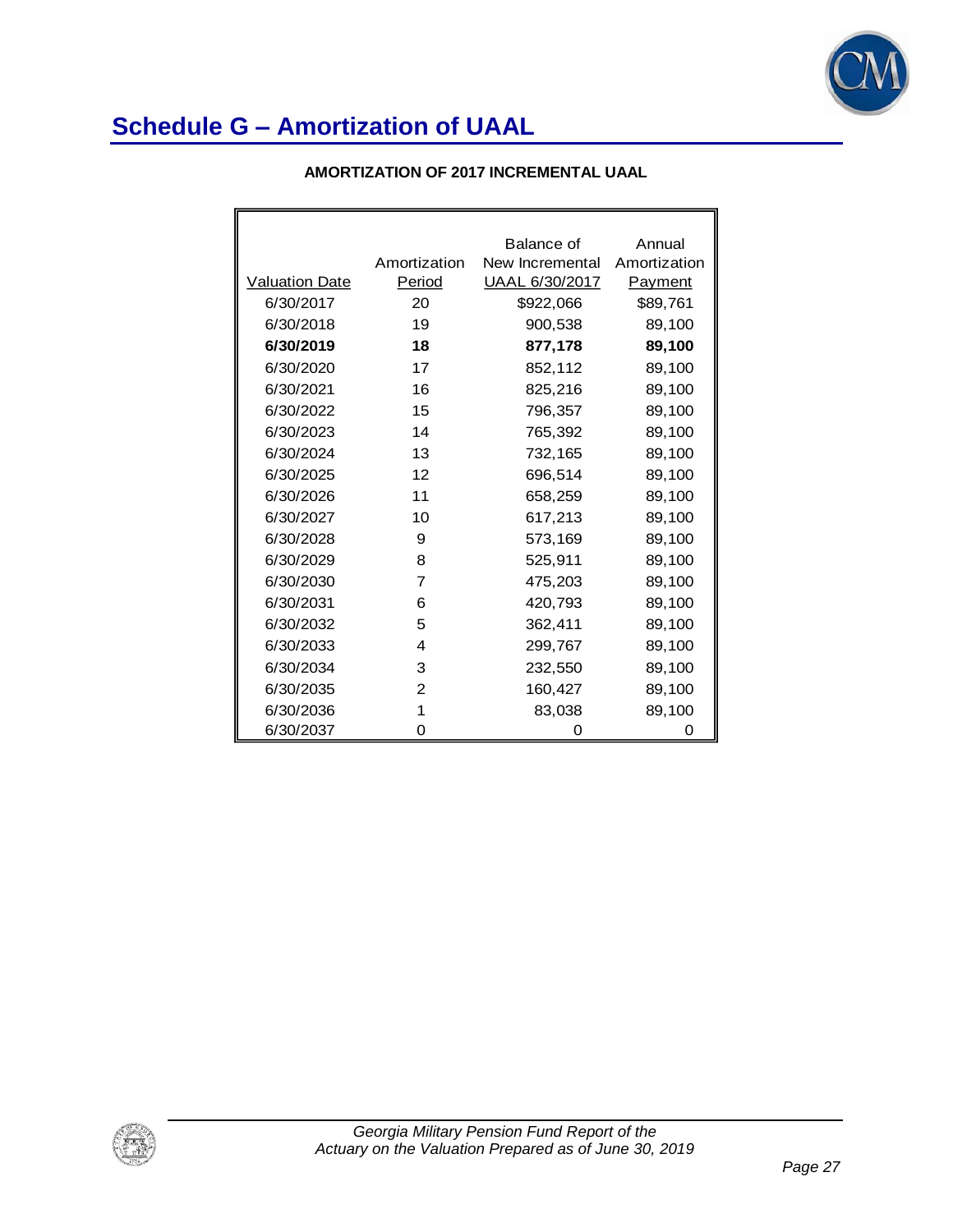

|                       |                | Balance of      | Annual       |
|-----------------------|----------------|-----------------|--------------|
|                       | Amortization   | New Incremental | Amortization |
| <b>Valuation Date</b> | Period         | UAAL 6/30/2018  | Payment      |
| 6/30/2018             | 20             | \$796,974       | \$76,992     |
| 6/30/2019             | 19             | 778,161         | 76,992       |
| 6/30/2020             | 18             | 757,975         | 76,992       |
| 6/30/2021             | 17             | 736,316         | 76,992       |
| 6/30/2022             | 16             | 713.075         | 76,992       |
| 6/30/2023             | 15             | 688,138         | 76,992       |
| 6/30/2024             | 14             | 661,380         | 76,992       |
| 6/30/2025             | 13             | 632,669         | 76,992       |
| 6/30/2026             | 12             | 601,862         | 76,992       |
| 6/30/2027             | 11             | 568,807         | 76,992       |
| 6/30/2028             | 10             | 533,338         | 76,992       |
| 6/30/2029             | 9              | 495,280         | 76,992       |
| 6/30/2030             | 8              | 454,443         | 76,992       |
| 6/30/2031             | $\overline{7}$ | 410,626         | 76,992       |
| 6/30/2032             | 6              | 363,610         | 76,992       |
| 6/30/2033             | 5              | 313,162         | 76,992       |
| 6/30/2034             | 4              | 259,031         | 76,992       |
| 6/30/2035             | 3              | 200,948         | 76,992       |
| 6/30/2036             | 2              | 138,626         | 76,992       |
| 6/30/2037             | 1              | 71,754          | 76,992       |
| 6/30/2038             | 0              | O               | 0            |

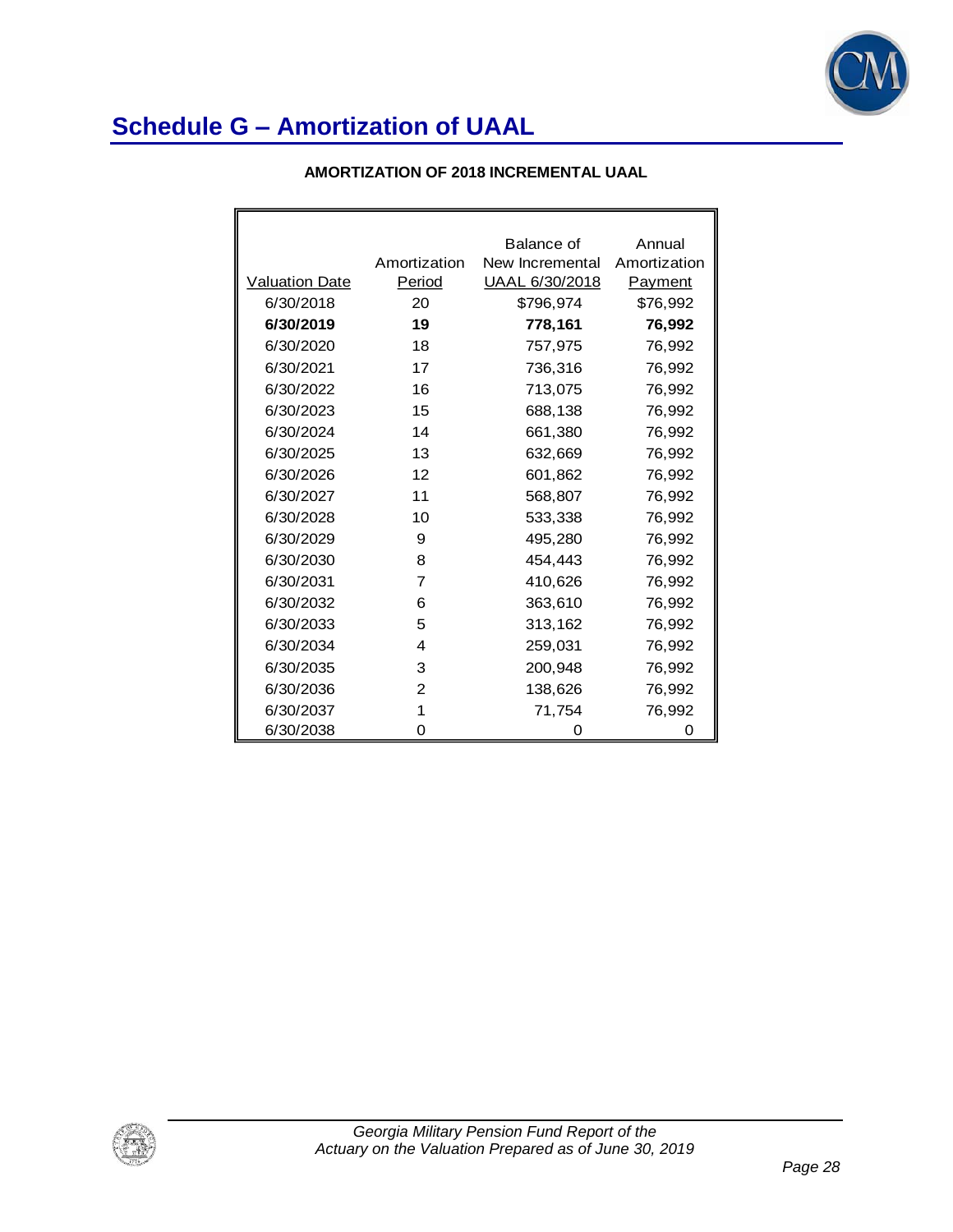

#### **AMORTIZATION OF 2019 INCREMENTAL UAAL**

|                       |                | Balance of      | Annual         |
|-----------------------|----------------|-----------------|----------------|
|                       | Amortization   | New Incremental | Amortization   |
| <b>Valuation Date</b> | Period         | UAAL 6/30/2019  | <b>Payment</b> |
| 6/30/2019             | 20             | \$148,423       | \$14,338       |
| 6/30/2020             | 19             | 144,919         | 14,338         |
| 6/30/2021             | 18             | 141,160         | 14,338         |
| 6/30/2022             | 17             | 137,126         | 14,338         |
| 6/30/2023             | 16             | 132,798         | 14,338         |
| 6/30/2024             | 15             | 128,154         | 14,338         |
| 6/30/2025             | 14             | 123,171         | 14,338         |
| 6/30/2026             | 13             | 117,824         | 14,338         |
| 6/30/2027             | 12             | 112,087         | 14,338         |
| 6/30/2028             | 11             | 105,931         | 14,338         |
| 6/30/2029             | 10             | 99,325          | 14,338         |
| 6/30/2030             | 9              | 92,238          | 14,338         |
| 6/30/2031             | 8              | 84,632          | 14,338         |
| 6/30/2032             | $\overline{7}$ | 76,472          | 14,338         |
| 6/30/2033             | 6              | 67,716          | 14,338         |
| 6/30/2034             | 5              | 58,321          | 14,338         |
| 6/30/2035             | 4              | 48,240          | 14,338         |
| 6/30/2036             | 3              | 37,423          | 14,338         |
| 6/30/2037             | 2              | 25,817          | 14,338         |
| 6/30/2038             | 1              | 13,363          | 14,338         |
| 6/30/2039             | 0              | 0               | 0              |

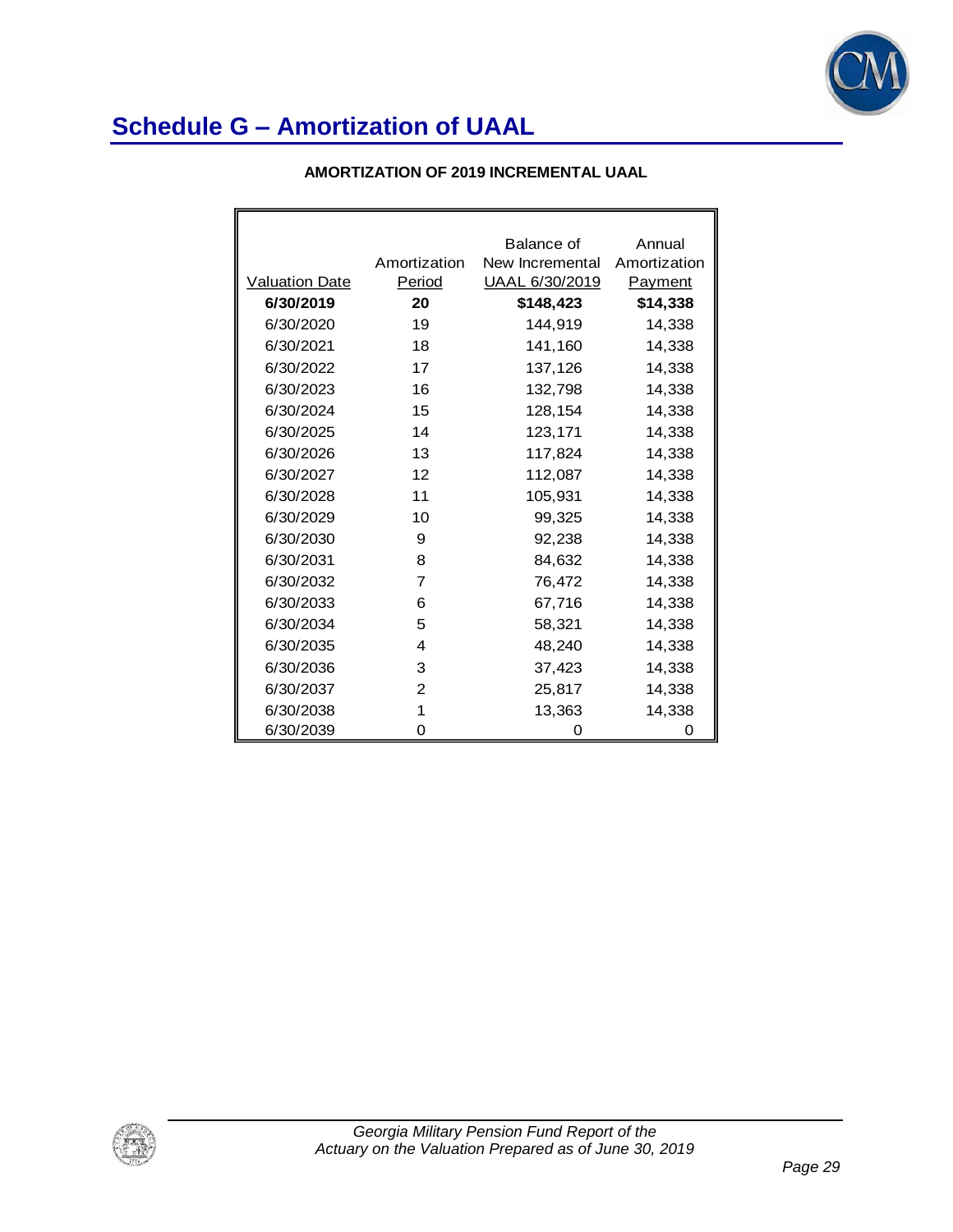

## **Schedule H – Summary of Main Fund Provisions**

#### **SUMMARY OF MAIN FUND PROVISIONS AS INTERPRETED FOR VALUATION PURPOSES**

### MEMBERSHIP

All persons who are members of the Georgia National Guard on and after July 1, 2002 are Members of the Fund.

#### **BENEFITS**

| <b>Retirement Allowance</b>    |                                                                                                                                                                                                                                                                                                                                    |
|--------------------------------|------------------------------------------------------------------------------------------------------------------------------------------------------------------------------------------------------------------------------------------------------------------------------------------------------------------------------------|
| <b>Condition for Allowance</b> | A member who has attained age 60 and has completed 20 or<br>more years of creditable service, including at least 15 years,<br>10 of which immediately precede discharge, of Georgia<br>National Guard duty, and who has received an honorable<br>discharge, is entitled to a monthly allowance.                                    |
| Amount of Allowance            | The amount of the allowance is equal to \$50 per month for 20<br>years' creditable service with an additional \$5 per month for<br>each additional year of creditable service, provided that the<br>total allowance shall not exceed \$100 per month.<br>The<br>allowance is payable for the life of the member.                   |
| Deferred Retirement Allowance  |                                                                                                                                                                                                                                                                                                                                    |
| Condition for Allowance        | A member whose service is terminated after he has 20 years<br>of creditable service, including at least 15 years, 10 of which<br>immediately precede discharge, of Georgia National Guard<br>duty, and who has received an honorable discharge, is eligible<br>to receive a deferred retirement allowance commencing at age<br>60. |
| Amount of Allowance            | The amount is the same as that for a service retirement.                                                                                                                                                                                                                                                                           |

### **CONTRIBUTIONS**

The State makes annual contributions sufficient to meet the cost of the benefits under the Fund.

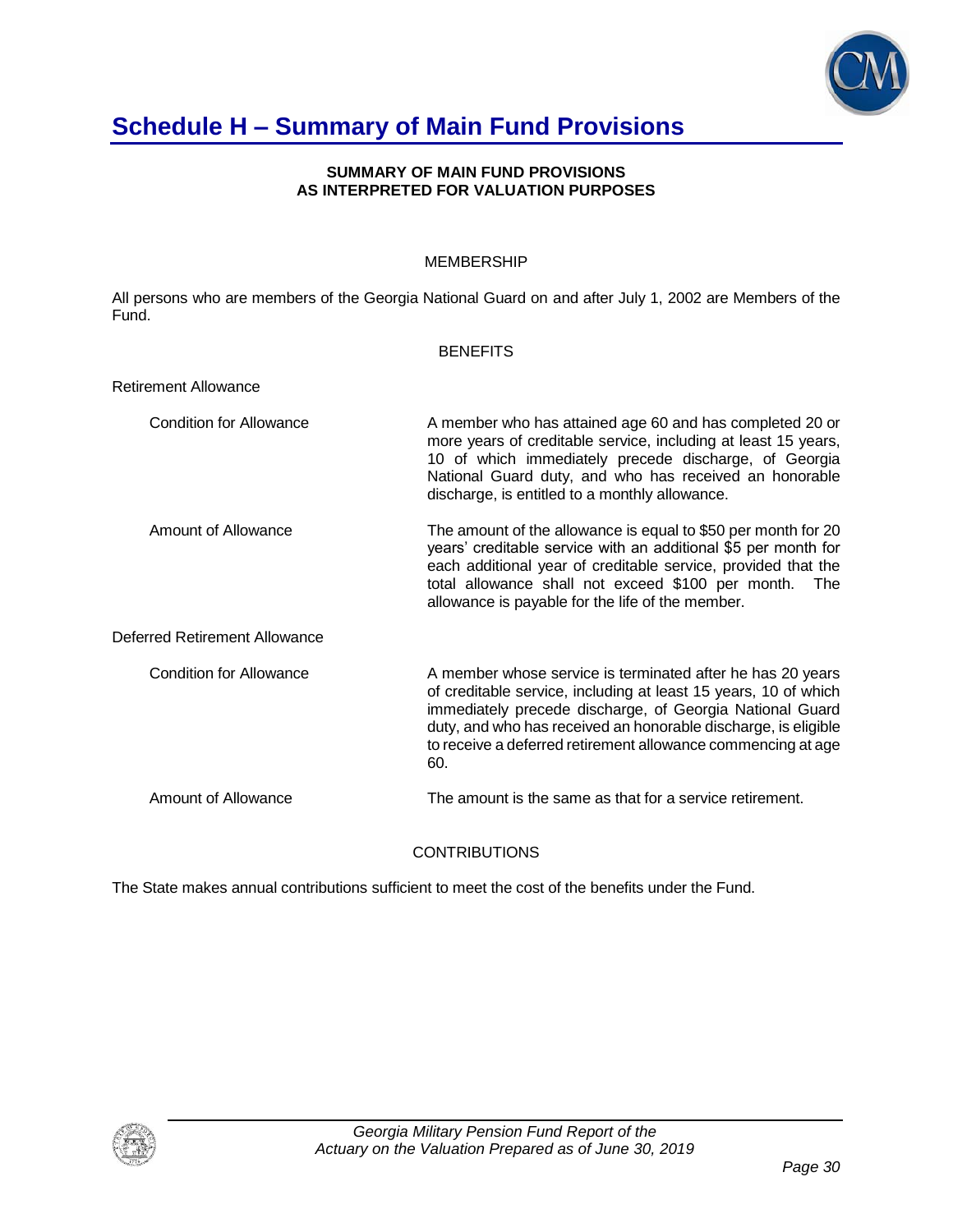

# **Schedule I – Tables of Membership Data**

|           | <b>Years of Service</b> |                |             |             |                        |               |                |             |                   |              |
|-----------|-------------------------|----------------|-------------|-------------|------------------------|---------------|----------------|-------------|-------------------|--------------|
| Age       | <b>Under 1</b>          | 1 to $4$       | 5 to 9      | 10 to 14    | 15 <sub>to</sub><br>19 | $20$ to<br>24 | $25$ to<br>29  | 30 to<br>34 | 35 &<br><b>Up</b> | <b>Total</b> |
| Under 20  | 414                     | 673            | $\mathbf 0$ | $\mathbf 0$ | $\mathbf 0$            | $\mathbf 0$   | 0              | 0           | 0                 | 1,087        |
| 20 to 24  | 159                     | 2,456          | 813         | $\mathbf 0$ | $\mathbf 0$            | 0             | 0              | 0           | 0                 | 3,428        |
| 25 to 29  | 47                      | 594            | 1,830       | 386         | 0                      | 0             | $\mathbf 0$    | 0           | 0                 | 2,857        |
| 30 to 34  | 17                      | 225            | 588         | 1,129       | 203                    | 0             | 0              | 0           | 0                 | 2,162        |
| 35 to 39  | 5                       | 90             | 188         | 343         | 794                    | 169           | 0              | 0           | 0                 | 1,589        |
| 40 to 44  | 1                       | 8              | 64          | 137         | 245                    | 439           | 85             | 0           | 0                 | 979          |
| 45 to 49  | $\mathbf 0$             | 3              | 18          | 69          | 80                     | 141           | 316            | 96          | 0                 | 723          |
| 50 to 54  | $\mathbf 0$             | $\overline{2}$ | 6           | 24          | 50                     | 37            | 93             | 305         | 69                | 586          |
| 55 to 59  | $\mathbf 0$             | $\mathbf 0$    | 3           | 2           | 8                      | 21            | 24             | 42          | 174               | 274          |
| 60 & Over | $\mathbf 0$             | $\mathbf 0$    | 1           | $\mathbf 0$ | 2                      | $\mathbf{1}$  | $\overline{2}$ | 4           | 16                | 26           |
| Total     | 643                     | 4,051          | 3,511       | 2,090       | 1,382                  | 808           | 520            | 447         | 259               | 13,711       |

### **NUMBER OF ACTIVE MEMBERS BY AGE AND SERVICE AS OF JUNE 30, 2019**

Average Age: 30.8 Average Service: 10.0

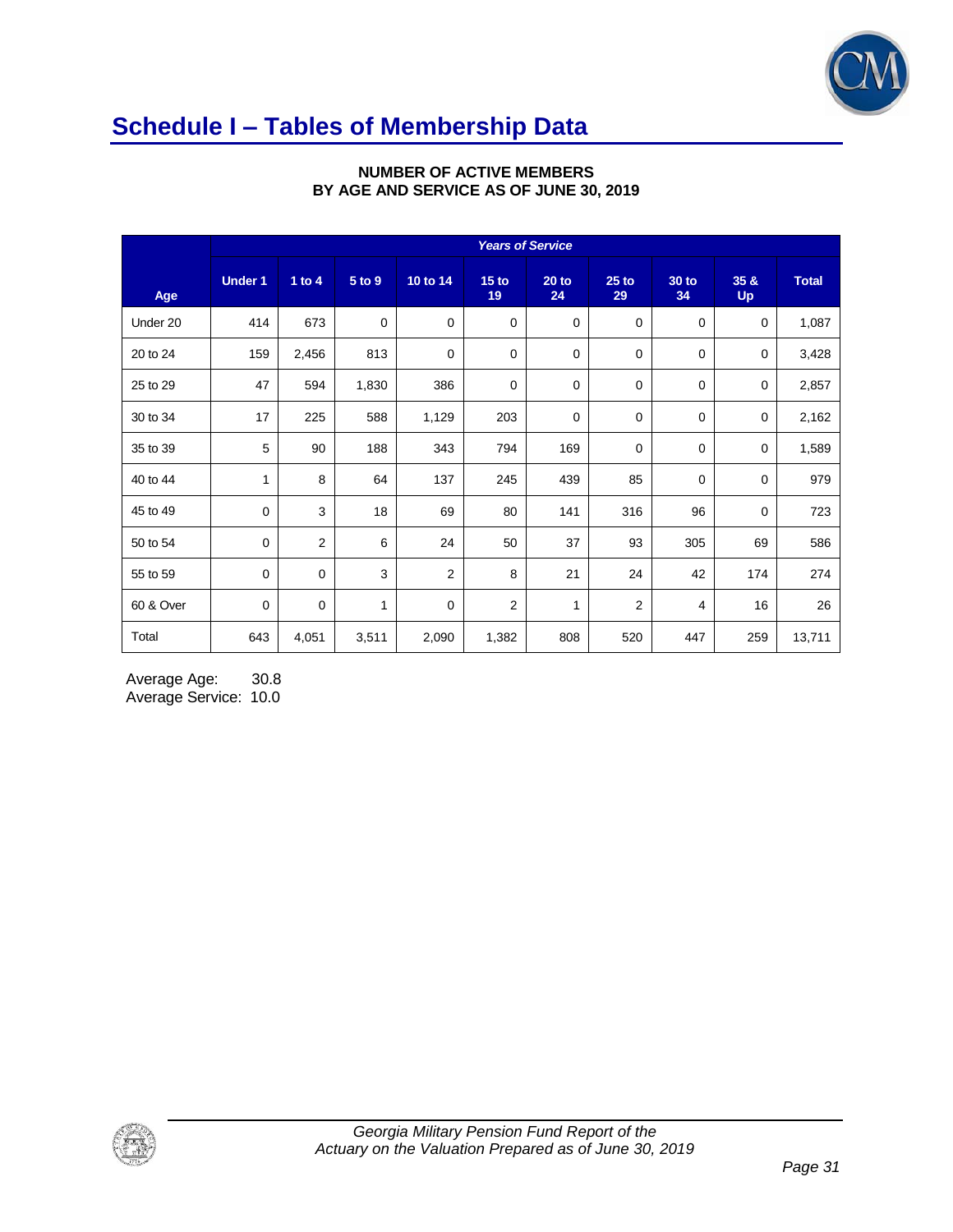

# **Schedule I – Tables of Membership Data**

#### **NUMBER OF RETIRED MEMBERS AND THEIR BENEFITS BY AGE**

| Age       | <b>Number</b><br>of Members | <b>Total</b><br><b>Annual Benefits</b> | Average<br><b>Annual Benefits</b> |
|-----------|-----------------------------|----------------------------------------|-----------------------------------|
| Under 60  | 0                           | 0<br>\$                                | 0<br>\$                           |
| $60 - 64$ | 331                         | 352,260                                | 1,064                             |
| $65 - 69$ | 376                         | 406,740                                | 1,082                             |
| $70 - 74$ | 359                         | 392,160                                | 1,092                             |
| 75 & Over | 82                          | 86,940                                 | 1,060                             |
| Total     | 1,148                       | 1,238,100<br>\$                        | 1,078<br>\$                       |